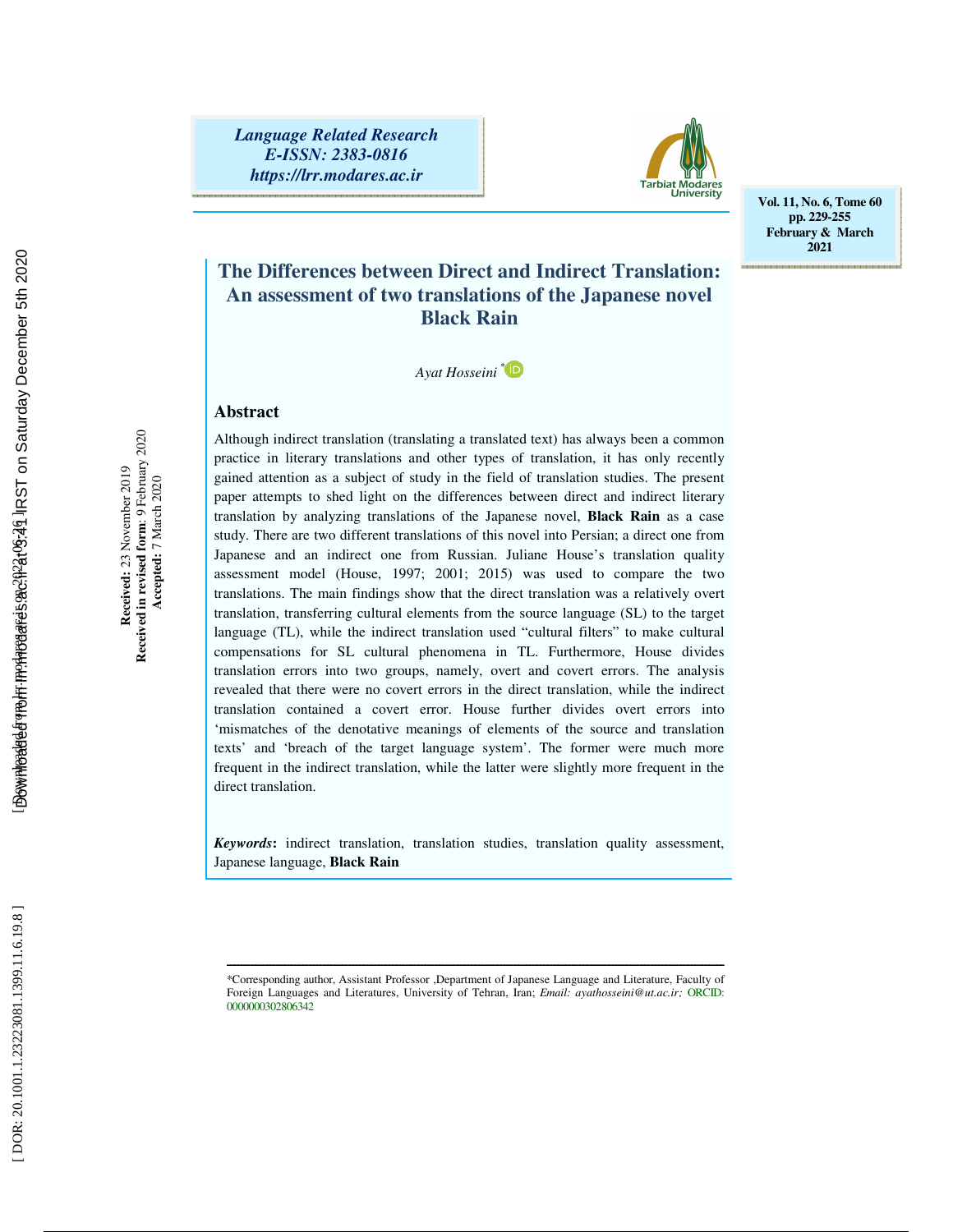*Language Related Research 11(6), (February & March, 2021) 229-255*

## **1. Introduction**

Indirect translation is one of the least-studied areas in translation studies. Some authors do not discriminate between direct and indirect translations in their works, and some consider indirect translation as unacceptable and doomed to failure. This paper tries to elaborate on the differences between direct and indirect literary translation by comparing two translations of the Japanese novel, **Black Rain** as a case study. There are two different translations of this novel into Persian; a direct one from Japanese and an indirect one from Russian. The present study employs Juliane House's translation quality assessment model to compare the two translations and to highlight their differences.

## **2. Literature Review**

This study applies Juliane House's Translation Quality Assessment (TQA) model (House, 1997; 2001; 2015) to two available translations of the Japanese novel **Black Rain** (a direct one and an indirect one) in order to evaluate the quality of these translations. House's assessment model provides the means for the analysis and comparison of an original text and its translation on three different levels: Language/Text, Register (Field, Mode and Tenor) and Genre. House categorizes the translation errors into two groups, namely, covert and overt errors. House further divides overt errors into two categories: A) mismatches of the denotative meanings of elements of the source and translation texts which includes omissions, additions and substitutions (i.e. wrong selections or wrong combinations of elements) and B) breach of the target language system which includes cases of ungrammaticality and cases of dubious acceptability. This model has frequently been employed to compare two or more existing translations of a text (e.g. Seyed-Jalali et al, 2017).

#### **3. Methodology**

There are two different translations of Ibuse Masuji's 1966 novel **(Black Rain)** into Persian. This novel was first translated into Persian by Karim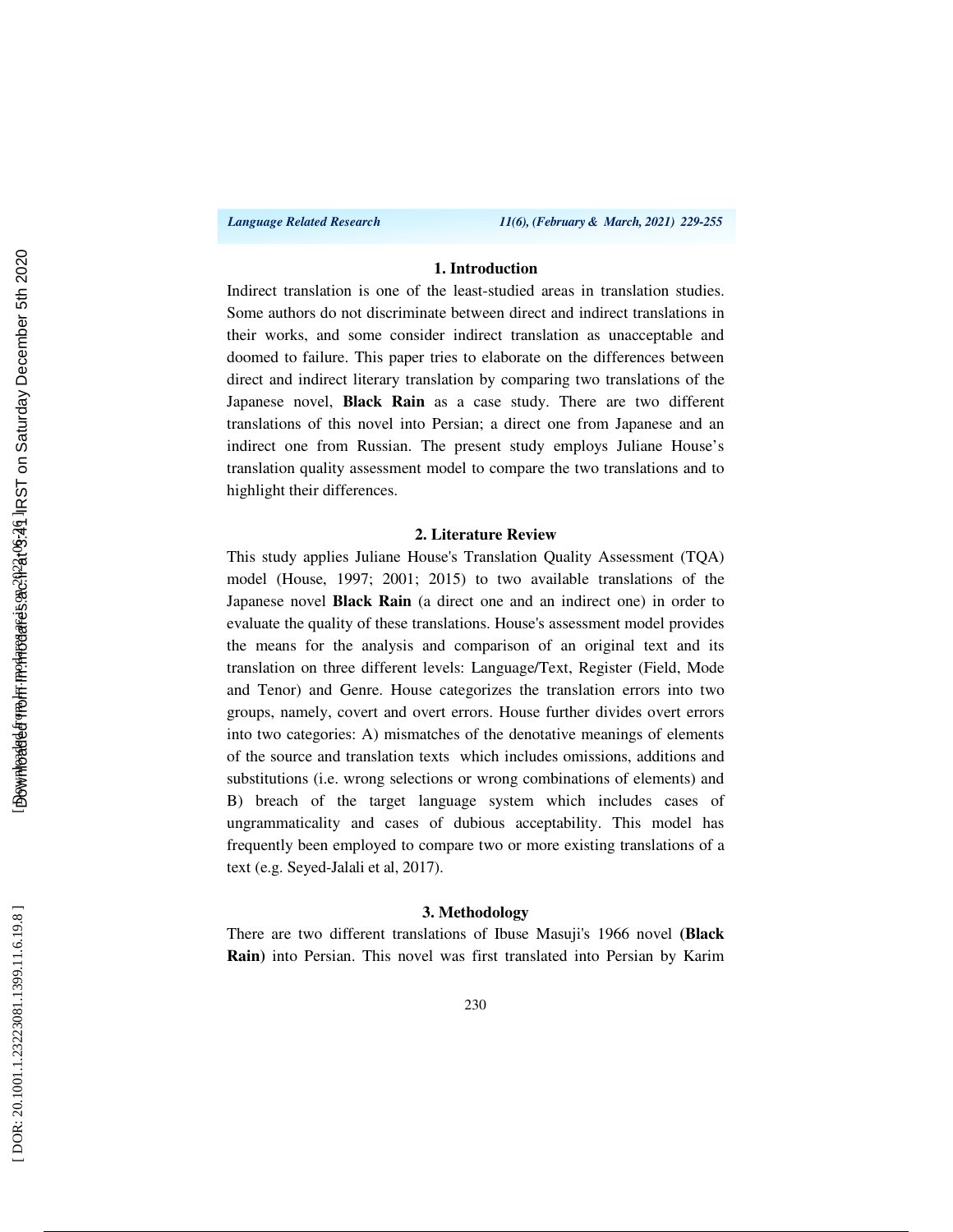#### *The Differences between Direct …* Ayat Hosseini *Ayat Hosseini*

Keshavarz in 1978 from a Russian translation of the book. Keshavarz in the translator's preface indicates that he has also refered to an English translation of the book where necessary. More than three decades later Ghodratollah Zakeri translated this novel into Persian again, this time directly from Japanese. This novel is set immediately after WWII and is divided into 20 chapters. The first page of each chapter was marked in the source (Japanese) text, then based on Juliane House's model, the corresponding pages in the two translations were investigated for all kinds of covert and overt errors.

#### **4. Results**

The investigation of the two translations revealed that there were no covert errors in the direct translation, while the indirect translation contained a covert error. The results also showed that the mismatches of the denotative meanings of elements of the source and translation texts were much more frequent in the indirect translation, while the breaches of the target language system were slightly more frequent in the direct translation. Table 1 summarizes the main findings of this study.

**Table 1:** The frequency of overtly erroneous errors in the two translations

| Error type                                                                               |                       | Indirect | Direct |
|------------------------------------------------------------------------------------------|-----------------------|----------|--------|
| Mismatches of the denotative meanings of<br>elements of the source and translation texts | <b>Omissions</b>      | 356      | 13     |
|                                                                                          | <b>Additions</b>      | 44       | 6      |
|                                                                                          | <b>Substitutions</b>  | 31       |        |
| Sum:                                                                                     |                       | 431      | 22     |
| Breaches of the target language system                                                   | Ungrammaticality      |          |        |
|                                                                                          | Dubious acceptability |          | 12     |
| Sum:                                                                                     |                       |          | 16     |

## **5. Discussion and Conclusion**

This study revealed that the direct translation was a relatively overt translation, transferring cultural elements from the source language (SL) to the target language (TL), while the indirect translation used "cultural filters" frequently to make cultural compensations for SL cultural phenomena in TL.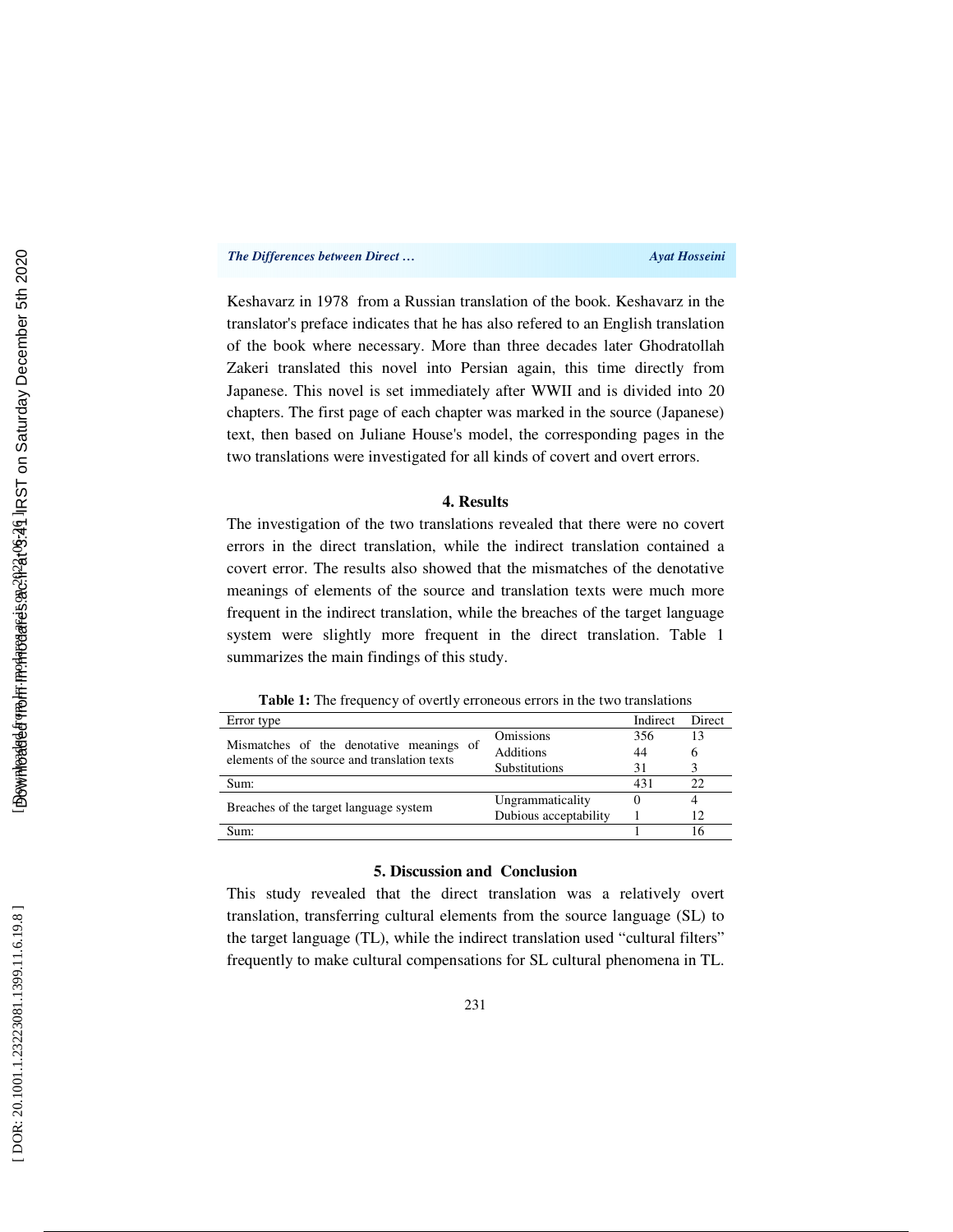*Language Related Research 11(6), (February & March, 2021) 229-255*

The number of omissions, additions and substitutions in the indirect translation was far beyond the expectations. On the other hand, the indirect translation was a more natural and fluent writing due to fewer cases of ungrammaticality and dubious acceptability. Therefore, a reader who does not have access to the original Japanese text may find the indirect translation more pleasant to read. The findings of this study may not be applicable to all indirect translations, but it more or less shows the characteristics and tendencies of the two types of translations.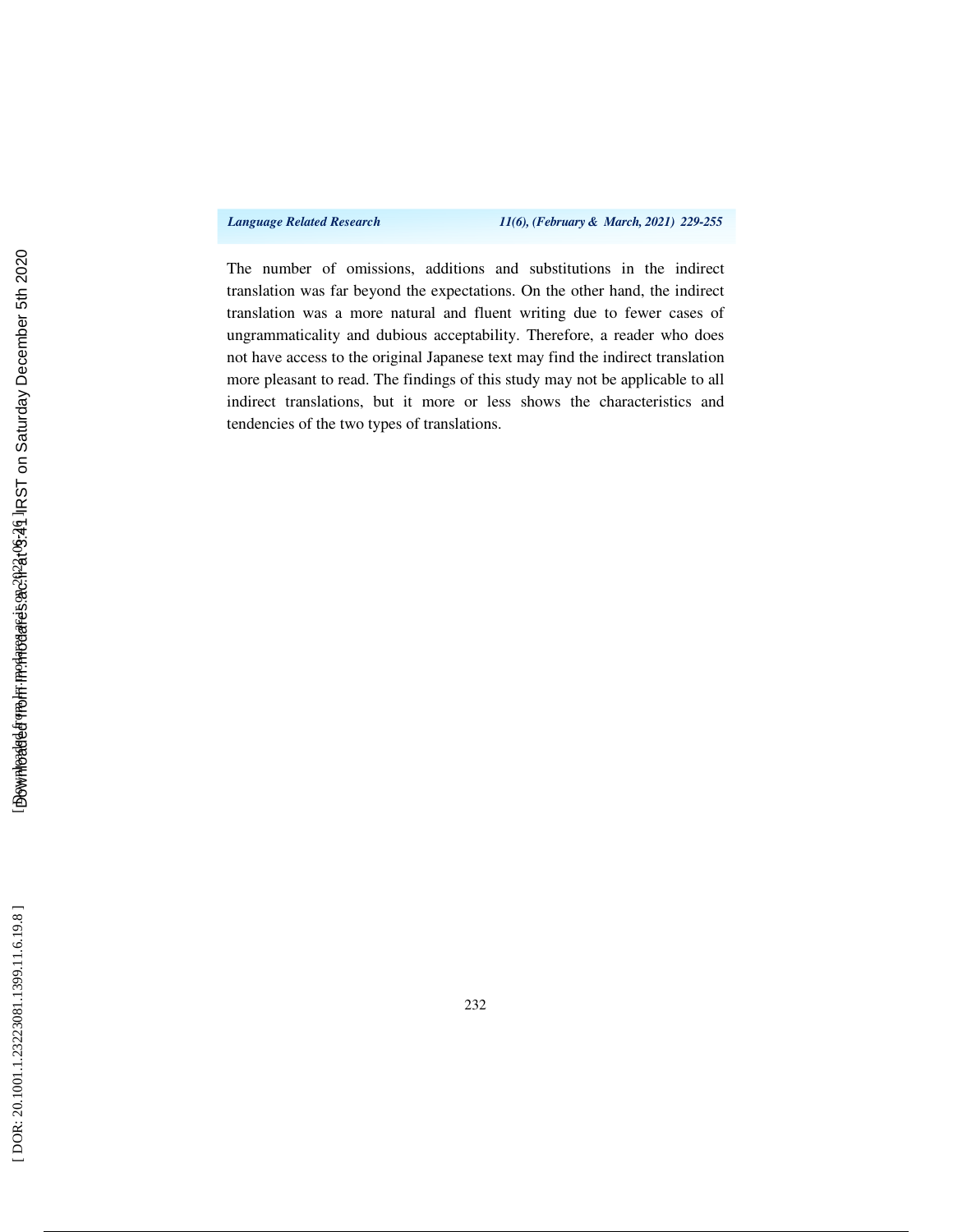DOR: 20.1001.1.23223081.1399.11.6.19.8]



تفاوتهاي ترجمه از زبان واسطه با ترجمه از زبان اصلي ارزيابی کيفيت دو ترجمه از رمان ژاپن*ی باران سياه* به زبان فارس*ی* 

سيد آيت حسيني \*

استاديار گروه زبان و ادبيات ژاپني، دانشكدة زبانها و ادبيات خارجي دانشگاه تهران، تهران، ايران .

98 پذيرش: 17/ 12/ 98

دريافت: ۰۹/۰۲/

#### چكيده

با اينكه ترجمه از زبان واسطه (ترجمهٔ متونی كه خود حاصل ترجمهاند) از ديرباز در حوزهٔ ادبيات و ساير حوزهها رواج داشته است، اما تنها در سالهاي اخير در مطالعات ترجمه به آن توجه شده است. مقالهٔ حاضر ميكوشد بي|عتنا به سوگيريهاي رايج، تفاوتهاي ترجمهٔ ادبي از زبان واسطه را با ترجمه از زبان اصلی آشکار سازد. برای رسیدن به این هدف، رمان ژاپنی *باران سیاه* بهعنوان مطالعهٔ موردی انتخاب شد. اين رمان داراي دو ترجمهٔ فارسي است كه يكي از زبان واسطه (روسي) و ديگري از متن اصلي (ژاپني) ترجمه شده است. براي ارزيابي كيفيت اين دو ترجمه، از انگار ة جوليان هاوس ( 1997, 2001, 2015) استفاده شد. نتايج ارزيابي نشان داد كه ترجمهٔ بيواسطه ترجمهاي آشكار بود كه در آن مؤلفههاي فرهنگي متن مبدأ تا حد زيادي حفظ شده است، درحالي كه ترجمه از زبان واسطه با ايجاد «صافی فرهنگی» رنگ و بوی بومی به خود گرفته و به ترجمهای پنهان تبدیل شده بود. هاوس در انگارهٔ خود خطاهاي ترجمه را به دو دسته خطاهاي آشكار و خطاهاي پنهان تقسيم ميكند. نتيجهٔ مطالعهٔ حاضر نشان داد كه ترجمهٔ بي $\epsilon$ اسطه فاقد خطاهاي پنهان بود، درحالي كه در ترجمه از زبان واسطه خطاي پنهان مشاهده شد. هاوس خطاهاي آشكار را نيز به دو دسته ناهمخواني معنايي بين متن مبدأ و مقصد و تخطي از قواعد زبان مقصد تقسيم ميكند. بررسيها نشان داد كه تعداد خطاهاي دستة اول در ترجمة باواسطه بسيار بيشتر از ترجمهٔ بي واسطه بود، درحالي كه تعداد خطاهاي دستهٔ دوم در ترجمهٔ بي واسطه اندكي بيشتر از ترجمه از زبان واسطه بود.

**واژههای کلیدی**: مطالعات ترجمه، ترجمه از زبان واسطه، ترجمهٔ باواسطه، زبان ژاپن*ی، باران سیاه.* 

ــــــــــــــــــــــــــــــــــــــــــــــــــــــــــــــــــــــــــــــــــــــــــــــــــــــــــــــــــــــــــــــــــــــــــ

E-mail: ayathosseini@ut.ac.ir :مقاله مسئول نويسندة\*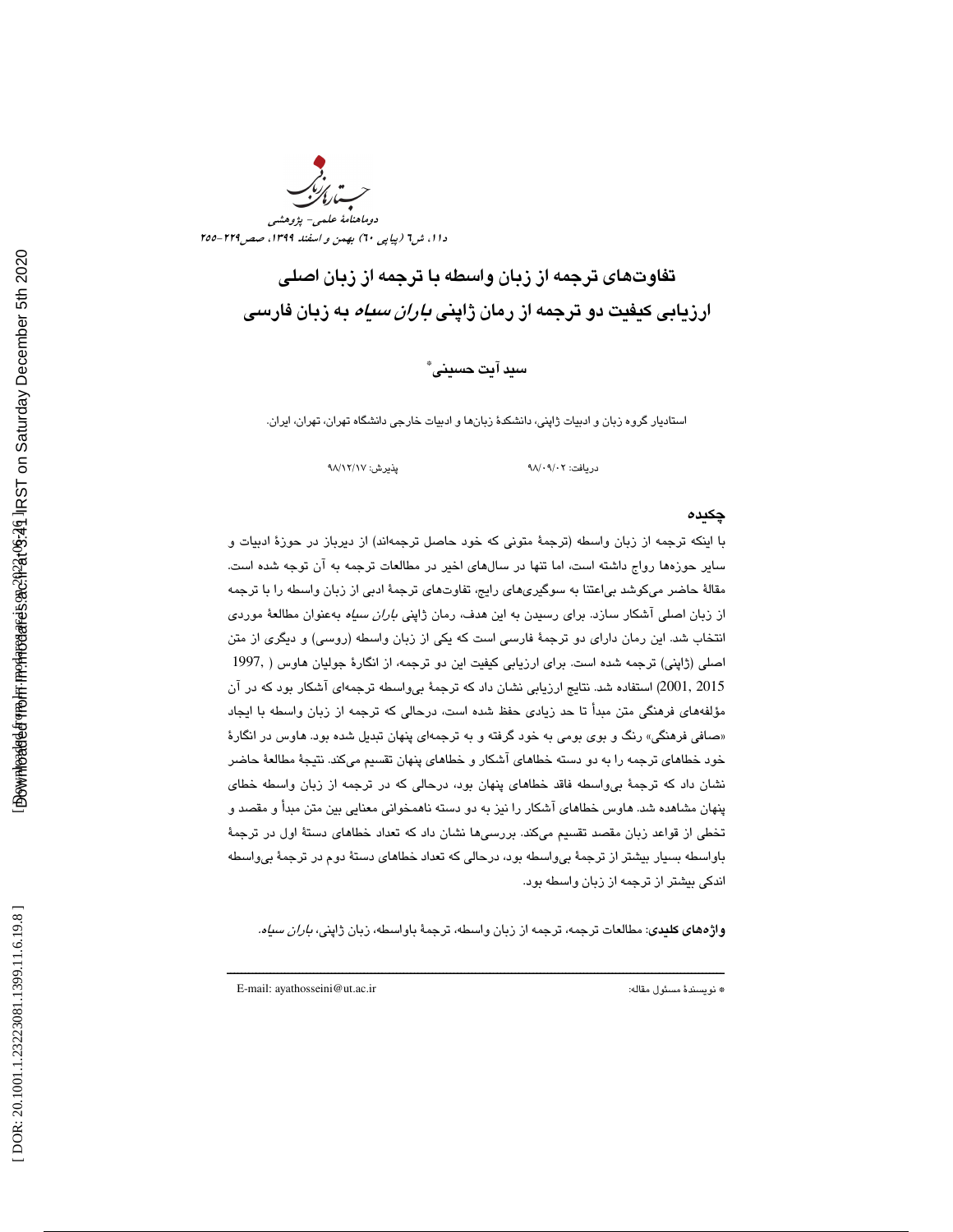## . مقدمه 1

با اينكه ترجمة متوني كه خود حاصل ترجمهاند شايد قدمتي به اندازة تاريخ ترجمه دارد، تا كنون به اين نوع ترجمه در مطالعات علمي كمتر توجه شده است و ويژگيهاي آن به اندازة كافي آشكار نشده است. برخي از مخاطبان ترجمه و نويسندگان، ترجمه از زبان واسطه را چنان عادي و طبيعي ميپندارند كه در عمل تمايزي بين اين نوع ترجمه و ترجمة بيواسطه قائل نميشوند. اما برخي از پژوهشگران كه به اين نوع ترجمه پرداختهاند موضعي كاملاً منفي و بدبينانه به آن دارند و ترجمه از زبان واسطه را بيفايده، پراشتباه و محكوم به شكست ميدانند. با اين حال، تفاوتهاي ترجمه از زبان واسطه با ترجمه از زبان اصلي موضوعي است كه در پژوهشهاي مطالعات ترجمه كمتر بدان پرداخته شده است.

هدف مقالة حاضر آن است كه به جاي رد يا نفي مطلق ترجمه از زبان واسطه، برخي از تفاوتهاي بين اين دو نوع ترجمه را از منظر مؤلفههاي زبانشناختي و فرهنگي آشكار سازد. براي اين منظور دو ترجمة متفاوت (يكي باواسطه و ديگري بيواسطه) از رمان ژاپني باران سياه به زبان فارسي در قالب مطالعة موردي تحليل و مقايسه ميشوند. روش مقايسه نيز استفاده از يك انگارة رايج براي ارزيابي ترجمه است كه در آن خطاهاي دو ترجمه براي ارزيابي يكساني متون مبدأ و مقصد در چند دسته مختلف بررسي و مقايسه ميشوند تا روشن شود كدام دسته از خطاها در هر يك از دو ترجمه بسامد وقوع بالاتري دارد.

## . پيشينة تحقيق 2

در اين بخش نخست چارچوب نظري پژوهش معرفي ميشود و دلايل استفاده از اين چارچوب بيان ميشوند. سپس پژوهشهاي پيشين انجامشده دربارة ترجمه از زبان واسطه معرفي و نقد ميشوند.

## 1ـ2 . چارچوب نظري تحقيق

مقالة حاضر ميكوشد كيفيت دو ترجمه از يك رمان را كه يكي بهصورت بيواسطه و ديگري از زبان واسطه ترجمه شدهاند، ارزيابي و مقايسه كند. اما از آنجا كه تاكنون هيچ نظريه يا انگارة ويژهاي براي ارزيابي كيفيت ترجمههاي انجامشده از زبان واسطه ارائه نشده است، براي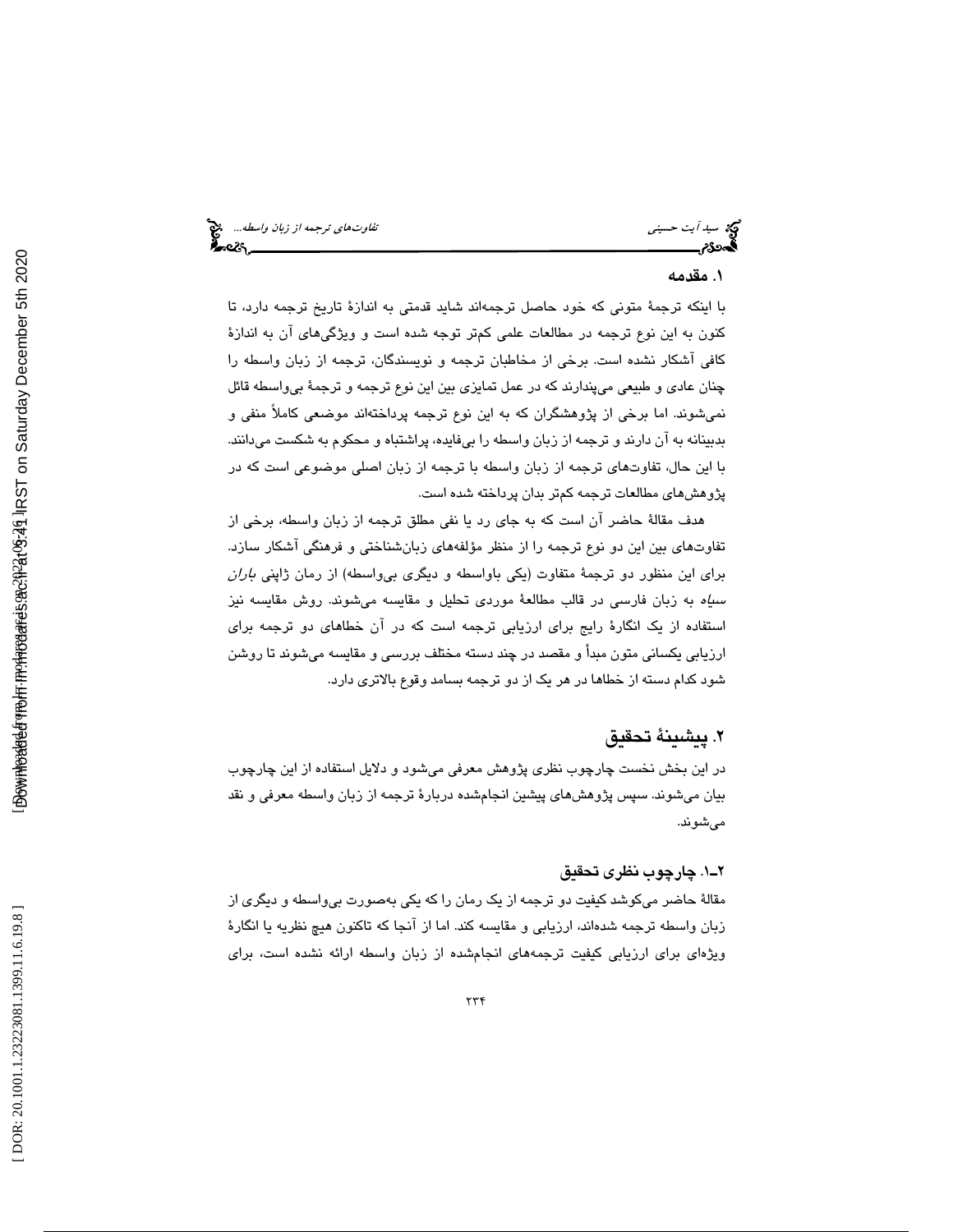مقايسة كيفيت اين دو ترجمه، از يكي از نظريههاي موجود براي ارزيابي كيفيت ترجمه، يعني نظرية جوليان هاوس (2015, 2001, 2015)House, 1997, 2001, 2015) استفاده از اين نظريه ابزارهايي است كه براي مقايسه و تطابق نسبي متن مبدأ (ST (با متن مقصد (TT (در سطوح گوناگون زبان/متن، سياق و ژانر فراهم میسازد. از انجا كه هدف اين پژوهش مقايسهٔ دو ترجمهٔ باواسطه و بیeاسطه با متن اصلی و روشن ساختن تفاوتهای انهاست، بهنظر میرسد نظریهٔ<br>هاوس که اساس آن «مقایسهٔ متن مبدأ با متن مقصد» و «یکسانی ترجمه» ٰ است، مناسبترین چارچوب براي انجام اين پژوهش باشد. پيشتر پژوهشگراني از اين نظريه براي مقايسه و تطابق دو يا چند ترجمة مختلف از يك اثر واحد استفاده كردهاند. مثلاً سيد جلالي و همكاران (۱۳۹۷) با استفاده از این نظریه دو ترجمهٔ متفاوت از رمان *فرنی و زویی* را بررسی و خطاهای آنها را با يكديگر مقايسه كردهاند.

انگارهٔ هاوس بر اساس نظريهٔ نقشگرای<sup>٬</sup> هاليدی<sup>٬</sup> استوار شده است، اما از مفاهيم و اصطلاحات بهكار رفته در مكتب زبانشناسي پراگ، صورتگرايي روسي، نظرية كنشهاي زباني، كاربردشناسي، تحليل گفتمان و همچنين تفاوتهاي بين زبان گفتار و نوشتار بر اساس زبانشناسي پيكرهبنياد نيز بهره ميبرد. سه مسئلة اصلي در انگارة هاوس عبارتاند از ) 1 رابطهٔ بین متن مبدا و متن مقصد، ۲) رابطهٔ بین متون مبدا و مقصد با افراد دخیل در ترجمه (نویسنده، مترجم، و خواننده) و ۳) ارائهٔ سازوکاری برای تشخیص متون ترجمه از متون غيرترجمه.

از نظر هاوس كه ميان نقش زبان و نقش متن تمايز قائل ميشود، نقش متن عبارت است از كاربرد آن متن در بافت يك موقعيت خاص و بهترين ملاك ارزيابي براي كيفيت هر ترجمه، مقايسة نقش متن ترجمهشده در زبان مقصد با نقش متن اصلي در زبان مبدأ است. هاوس براي تعيين نقش هر متن به تعيين ژانر و سياق آن ميپردازد. سياق از ديد هاوس تركيبي از سه عامل گستره ٔ، عامل ْ و شیوهٔ<sup>٦</sup> گفتمان است. **گستره** بر فعالیتهای اجتماعی، موضوع یا درون-مايه، شامل تمايز بين درجات مختلف عمومي يا خاص بودن عناصر واژگاني با عنوان تخصصي، عمومي و عامه ناظر است. عامل به ماهيت مشاركتكنندگان يعني خطابكننده و مخاطب، رابطة بين آنها بهلحاظ قدرت اجتماعي، فاصلة اجتماعي و همچنين درجة احساس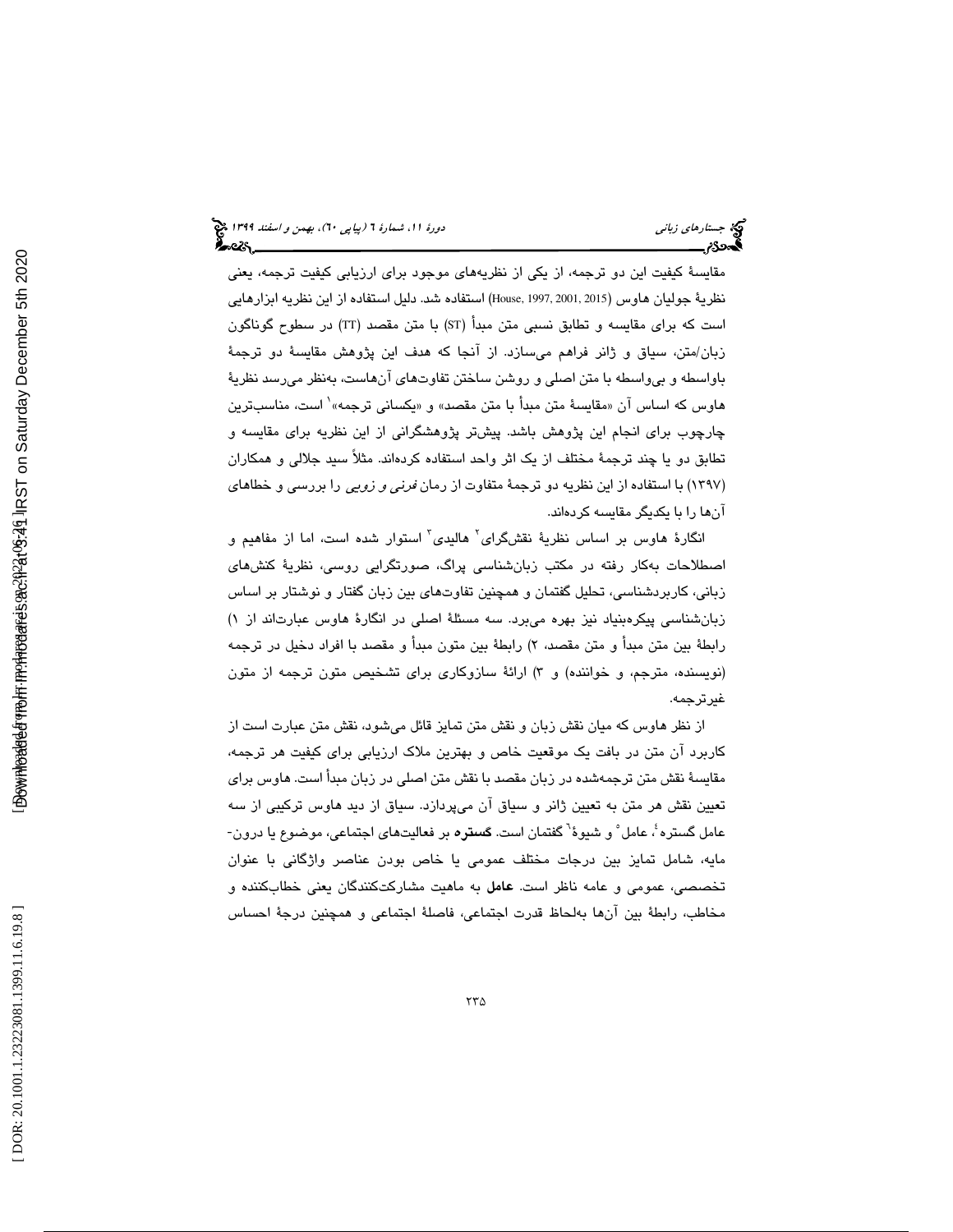اشاره دارد. شيوه از سويي هم به رسانةه ارتباطي ـ گفتار يا نوشتار ـ اشاره ميكند ( كه میتواند ساده یا پیچیده باشد) و هم به میزان مشارکت بین نویسنده و خواننده (که میتواند ساده يا پيچيدهتر باشد).

2ـ2 . پژوهشهاي پيشين

پژوهشهاي پيشين در تعريف ترجمه از زبان واسطه اتفاقنظر ندارند. به اعتقاد برخي از پژوهشگران، ترجمة باواسطه بايد (دستكم) شامل سه زبان متفاوت (مبدأ، واسطه و مقصد) باشد، درحالي كه برخي نويسندگان ديگر معتقدند كه صرفاً زبان واسطه بايد با زبان نهايي مقصد متفاوت باشد و گروه ديگري از نويسندگان نيز تصريح ميكنند كه زبان اوليهٔ مبدأ بايد با .( Pi ęta, 2014 زبان نهايي مقصد متفاوت باشد (

از سوي ديگر، هنوز اصطلاحي همگاني و پذيرفتهشده براي ناميدن اين نوع ترجمه وجود ندارد. اين نوع ترجمه در آثار نويسندگان مختلف با نامهايی مانند ترجمهٔ غيرمستقيم $^\vee$ ، ترجمهٔ باواسطه"، ترجمهٔ بازرسانیشده"، ترجمهٔ زنجیرهای ``، ترجمهٔ مضاعف'`، ترجمهٔ ثانویه'``، ترجمهٔ دست دوم ٌ`، بازترجمه ٔ`` و … خوانده میشود (Ringmar, 2006). در مقالهٔ حاضر، از اصطلاح «ترجمه از زبان واسطه» كه در اثار پیشین زبان فارسی نیز بهكار رفته است و یا صورت كوتاهتر آن (ترجمة باواسطه) استفاده ميكنيم.

در بسياري از آثارِ مطالعات ترجمه، اشارهاي گذرا به پديدة ترجمه از زبان واسطه شده است، اما پژوهشهايي كه بهطور كامل به اين نوع ترجمه اختصاص يافته باشند همچنان معدود هستند. البته به نظر میرسد مطالعات دربارهٔ این نوع ترجمه در دو دههٔ نخست قرن ۲۱ اندكاندك مورد توجه قرار گرفته و بين پژوهشگران اقبال يافته است. پيتا در دو اثر خود به گردآوري و معرفي پژوهشهاي انجامشده در حوزة ترجمه از زبان واسطه پرداخته است .( Pi ęta, 2012; 2017 )

يكي از موضوعاتي كه در اغلب پژوهشهاي پيشين بدان توجه شده است، چرايي انجام ترجمه بهشكل باواسطه است. ترجمة باواسطه معمولاً بين زبانهاي دور از هم (بهلحاظ جغرافيايي و فرهنگي) انجام ميشود. برخي از پژوهش هاي پيشين اشاره كردهاند كه ترجمهٔ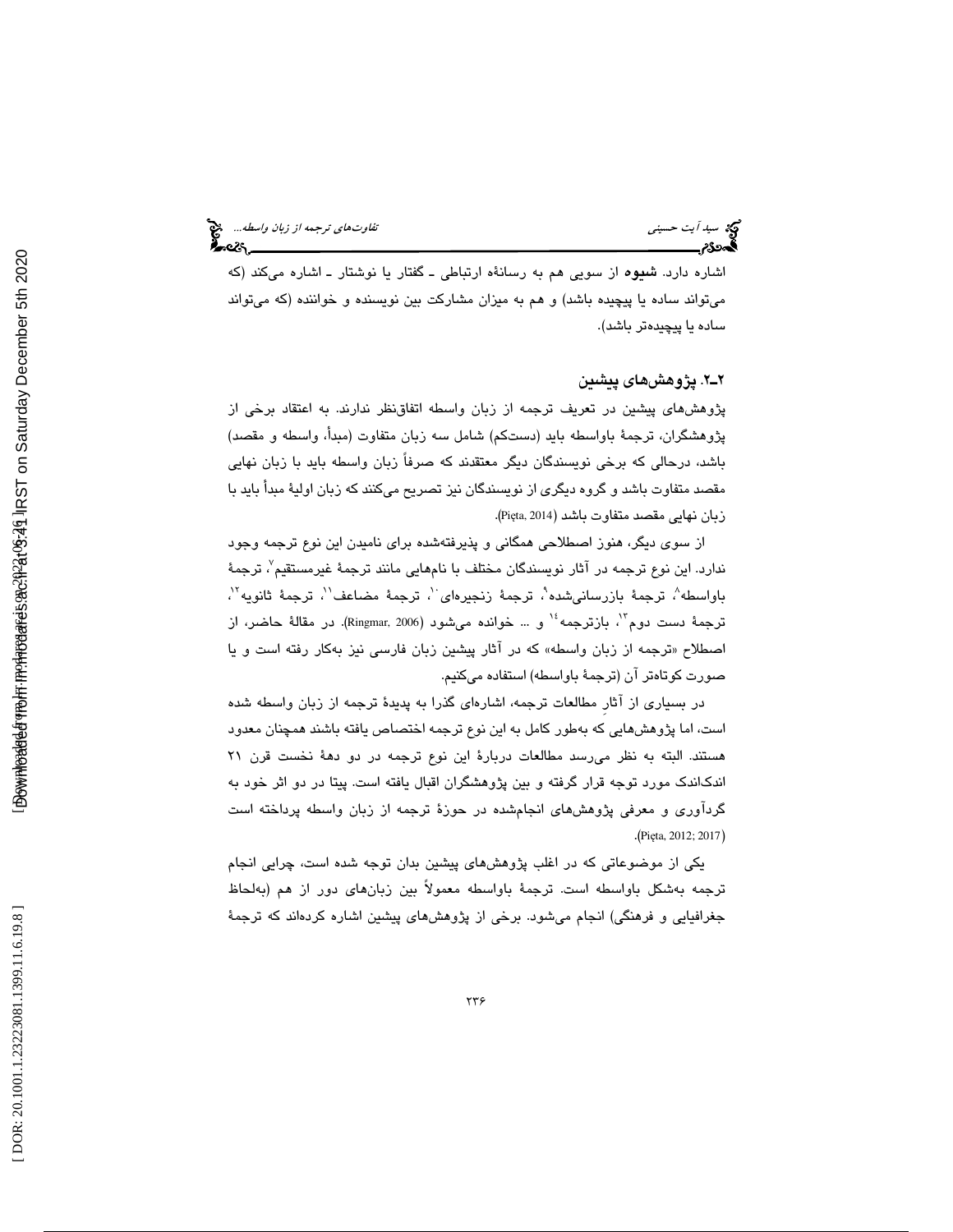باواسطه بيشتر در جوامعي انجام ميشود كه زبان آنها گويشور كمتري دارد و بهلحاظ سياسي و اقتصادي داراي اهميت كمترى هستند (Dollerup, 2000; Ringmar, 2006; Pięta, 2014). در اين پژوهشها به اينگونه زبانها با نامهايي مانند زبانهاي خُرد<sup>٠٬</sup>، زبانهاي فرعي<sup>٢</sup>، زبانهاي تحت تسلط $^{\prime\prime}$ ، زبانهای کمتر ترجمه شده $^{\prime\prime}$ ، زبانهای دارای پراکندگی ضعیف $^{\prime\prime}$  و … اشاره شده است.

اغلب تصور ميشود ترجمه از زبان واسطه هميشه در شرايطي انجام ميشود كه مترجمي كه قادر به ترجمه از زبان اصلي است در دسترس نباشد. درحالي كه پژوهشهاي انجامشده تصريح ميكنند كه اين تصور هميشه صحت ندارد. گاه ناشران ترجمه از زبان واسطه را بهدليل هزينة كمتر به ترجمه از متن اصلي ترجيح ميدهند. همچنين، گاه ناشران مترجمان باتجربه و مشهوري را كه از زبان واسطه ترجمه ميكنند به مترجمان كمتجربهتر و ناشناختهتري كه از زبان اصلي ترجمه ميكنند ترجيح ميدهند (Pięta, 2014).

دولروپ نيز اشاره ميكند كه گاهي ترجمه از زبان واسطه به اين دليل انجام ميشود كه متن اصلي ازبين رفته است و موجود نيست (Dollerup, 2000). رينگمار نيز تصريح ميكند گاه منزلت بالاي زبان واسطه بهلحاظ فرهنگي موجب انتخاب ترجمه از زبان واسطه ميشود .( Ringmar, 2006 )

برخي نويسندگان نظير دولروپ و اينگمار بين انواع مختلفي از ترجمة باواسطه نيز تمايز قائل شدهاند. دولروپ به نوعي از ترجمة باواسطه كه در آن متن واسطه، خود مخاطب خاصي ندارد و صرفاً برای ترجمه شدن به زبان مقصد تهیه شده است «ترجمهٔ غیرمستقیم» و به مواردي كه در آن متن واسطه خود بهعنوان محصولي براي ارائه به مخاطبان تهيه شده است «ترجمهٔ بازرساني شده» (رله) ميگويد (Dollerup, 2000). رينگمار نيز نوعي از ترجمهٔ باواسطه را معرفی میکند که در آن بهطور همزمان از منابع متعددی (اصلی یا واسطه) برای ترجمه<br>استفاده میشود. او این نوع ترجمه را «ترجمهٔ گلچینشده» `` مینامد (Ringmar, 2006). درمقابل، دولروپ به ترجمهاي كه از زبان اصلي و به شكل بيواسطه انجام شده اما مترجم براي ملاحظة نتیجهٔ کار مترجمان دیگر، در پارهای موارد به ترجمهٔ اثر به سایر زبانها نیز مراجعه کرده<br>است «ترجمهٔ کمکی» <sup>۲۱</sup> میگوید (Dollerup, 2000).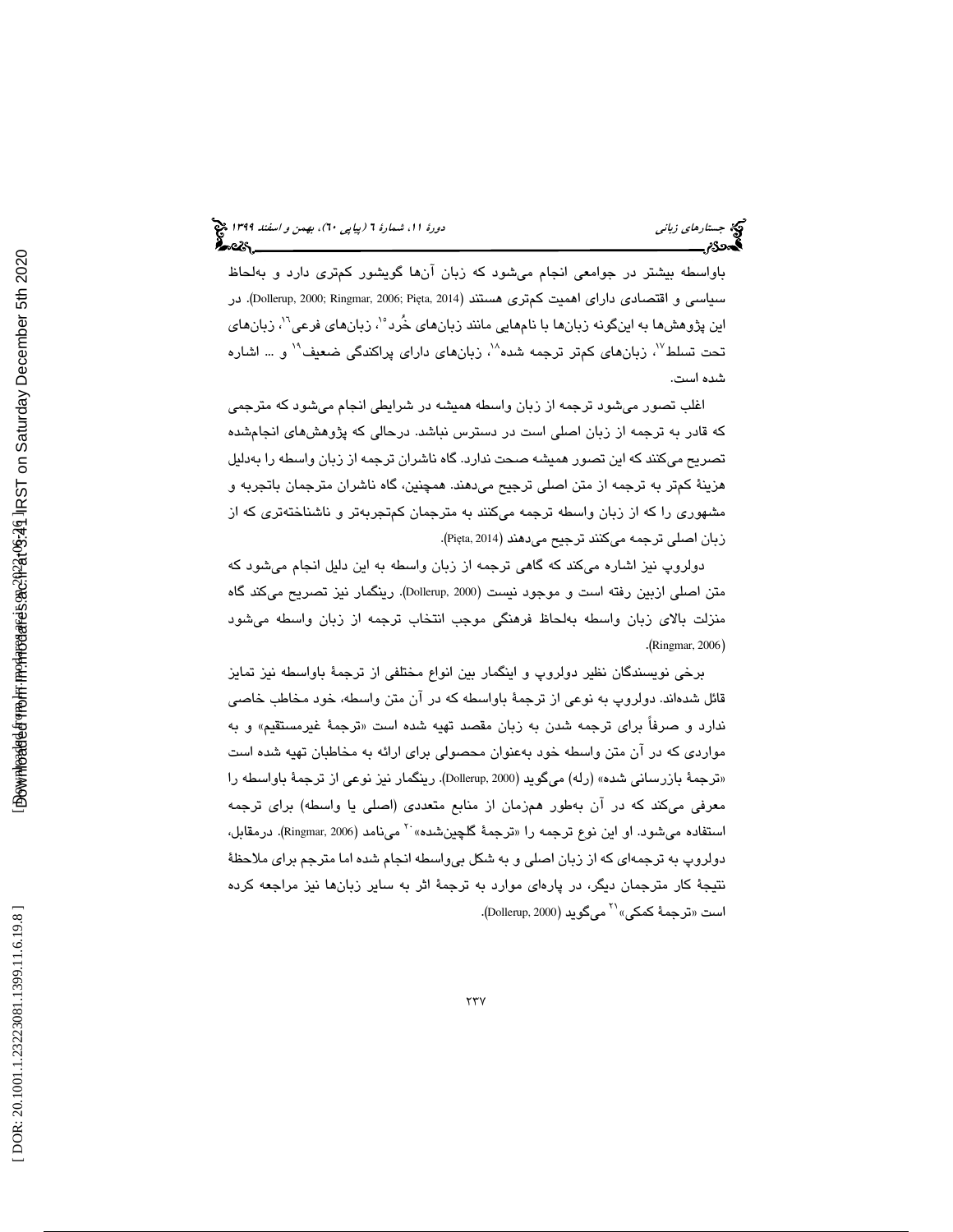اغلب پژوهشهاي انجامشده دربارة ترجمه از زبان واسطه به معايب و آسيبهاي اين نوع ترجمه نيز پرداختهاند. تصور سنتي آن است كه ترجمهٔ باواسطه الزاماً پستتر از ترجمهٔ بيواسطه است با. اين حال، برخي پژوهشگران معتقدند كه اين باور ضرورتاً صحيح نيست. رادو در اين باره متذكر ميشود كه توفيق ترجمة باواسطه به استعداد مترجم و نيز كيفيت متن واسطهای که استفاده میکند بستگی دارد. اگر هر دو عالی باشند، نتیجهٔ کار را بهسختی میتوان از ترجمة بيواسطه تشخيص داد. درحقيقت، متن ترجمهشدة باواسطه حتي ميتواند بهتر از يك ترجمه ميانمايه از زبان اصلي باشد (Radó, 1975: 51).

يكي از اساسيترين استدلالهاي مخالفان ترجمه از زبان واسطه، انحراف قابل ملاحظة اين متون از متن اصلی بهدلیل ترجمه شدنهای پیاپی است؛ پدیدهای که لندرز از ان با عنوان «اثر زيراكس» ياد ميكند (131 2001: ,Landers(. همانطور كه دولروپ توضيح ميدهد، خطا، اشتباه يا انحراف از متن اصلي اجتنابناپذير است و اينگونه خطاها در آثار بهترين مترجمان نيز ديده ميشود. حال ترجمة باواسطه به دليل دو (يا چند) بار ترجمه شدن، خطاهاي بيشتري از ترجمة .(Dollerup, 2000 بيواسطه خواهد داشت، زيرا هر مترجم خطايي به خطاهاي متن خواهد افزود ( بنابراين، با يكسان درنظر گرفتن همة عوامل، ميزان خطاهاي ترجمة باواسطه بهلحاظ آماري دستكم دو برابر ترجمة بدون واسطه خواهد بود.

علاوه بر اشكال يادشده، همانطور كه رينگمار خاطرنشان ميكند، يكي از آسيبهاي جدي ترجمة باواسطه خنثي شدن آن دسته از تمايزهاي زباني موجود در زبانهاي مبدأ و مقصد است كه در زبان واسطه وجود ندارند. او در اين رابطه ضماير دومشخص در زب انهاي آلماني (du, sie, ihr) و فرانسوی (tu, vous) را مثال میزند که گویشوران این زبانها با توجه به جمع و مفرد بودن اسم يا رسمي و خودماني بودن جمله، يكي از اين ضماير را بهكار ميبرند. در زبان انگليسي اما براي تمامي اين ضميرها فقط يك معادل (you (وجود دارد. بنابراين، اگر مترجمي متون زبان آلماني و فرانسوي را با واسطة زبان انگليسي ترجمه كند، براي انتخاب ضمير مناسب ناچار به بافت جمله متوسل خواهد شد و اگر اطلاعات كافي در بافت نباشد، ممكن است در ترجمه دچار خطا شود (2006 ,Ringmar(. نكتة مهم ديگر آن است كه اشتباهات، حذفها و اضافات مترجم نخست به طور قطع وارد ترجمهٔ مترجم دوم نیز خواهد شد و در متن نهایی مقصد نيز بهچشم خواهد خورد.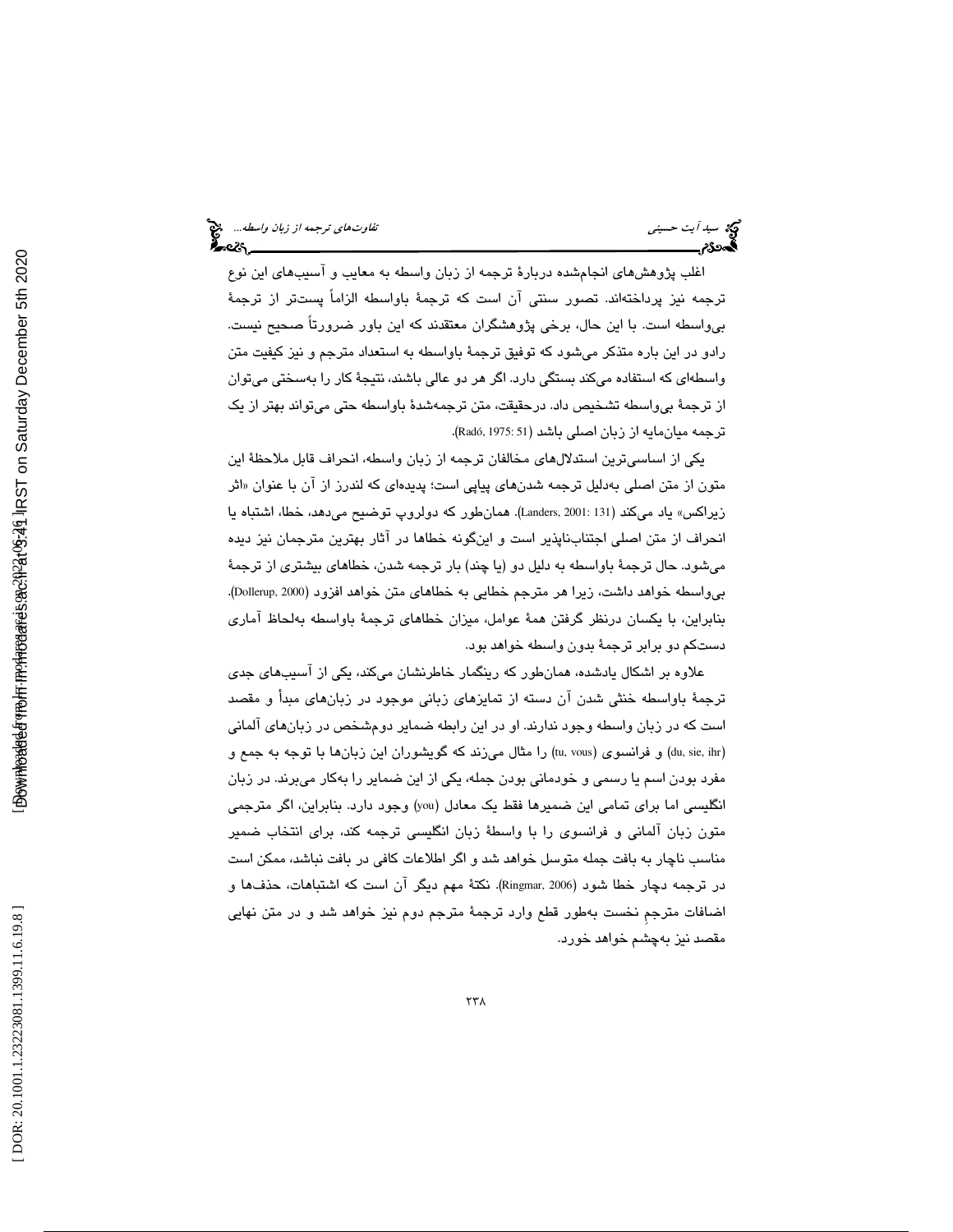اشكال ديگري كه برخي پژوهشگران ديگر به ترجمه از زبان واسطه وارد ميكنند و به اخلاق ترجمه مربوط است، آن است كه اساساً مترجمان آگاهانه يا ناآگاهانه در زمان مواجهه با يك متن ترجمهشده، نسبت به زمان مواجهه با يك متن اصلي، به خود آزادي عمل بيشتري براي جرح و تعديل ميدهند. دليل اين امر آن است كه اهميت و منزلت متني كه يك بار ترجمه شده از اهميت و منزلت متن اصلي ( ترجمه نشده) كم تر است به. همين دليل، ش ايد مترجم در برخورد با متن واسطه ( در قياس با متن اصلي) تلاش كمتري براي حفظ تمام مشخصههاي متن به خرج دهد و اگر برخي مشخصههاي متن با فرهنگ مقصد سازگار نباشد، با راحتي بيشتري آنها را .( Dollerup, 2000; Ringmar, 2006 تغيير ميدهد (

با اينكه آثار ادبيات ژاپن كه اغلب از زبانهاي واسطه به فارسي ترجمه شدهاند، در ايران خوانندگان پرشماري دارند، تاكنون تنها يك پژوهش به ارزيابي كيفيت اين ترجمهها پرداخته است كه رسالهٔ دكترى فاطمه قرهخاني (2018 ,Gharakhani (2018) در دانشگاه هيتوتسوباشي<sup>۲۲</sup> ژاپن است. قرهخاني دو مجموعه داستان ژاپني را كه با واسطة زبان انگليسي به فارسي ترجمه شدهاند بررسي ميكند و با استخراج خطاهاي پرتكرار و نظاممند مشاهدهشده در اين آثار، اين خطاها را دستهبندي ميكند.

مهمترين يافتۀ قرمخاني در اين اثر، ترجمۀ ناصحيح عبارات و بيانهاي نگرشي<sup>۳۲</sup> ژاپني در ترجمة باواسطه به زبان فارسي است. اين عبارات، نگرش گوينده دربارة روابط انساني و ساخت سلسلهمراتبي ان را نشان ميدهند. مثلاً افعالي مانند «عرض كردن»، «گفتن» و «فرمودن» كه بهترتيب نگرش فروتنانه، خنثي و احترام۱ميز را نشان ميدهند، در زبانهاي فارسي و ژاپني شباهتهاي زيادي با يكديگر دارند، درحالي كه چون زبان واسطه (انگليسي) فاقد بيانهاي نگرشي اينچنيني است، در ترجمه از زبان واسطه بسياري از بيانهاي فروتنانه و محترمانه به بيانهاي خنثي تبديل شدهاند.

زبان ژاپني فهرست مفصلي از ضماير دارد كه در پيوستاري از كاملاً خودماني تا كاملاً رسمي جاي ميگيرند. در زبان فارسي نيز ضمايري مشابه زبان ژاپني وجود دارد و ومثلاً ضمير دوم شخص در قالب واژههايي مانند تو، شما، جنابعالي، حضرتعالي و... تظاهر مييابند. اما قرهخاني گزارش ميدهد با توجه به اينكه زبان انگليسي كه زبان واسطة اين ترجمهها بوده است فاقد چنين پيچيدگيهايي در فهرست ضماير خود است، ضماير ژاپني در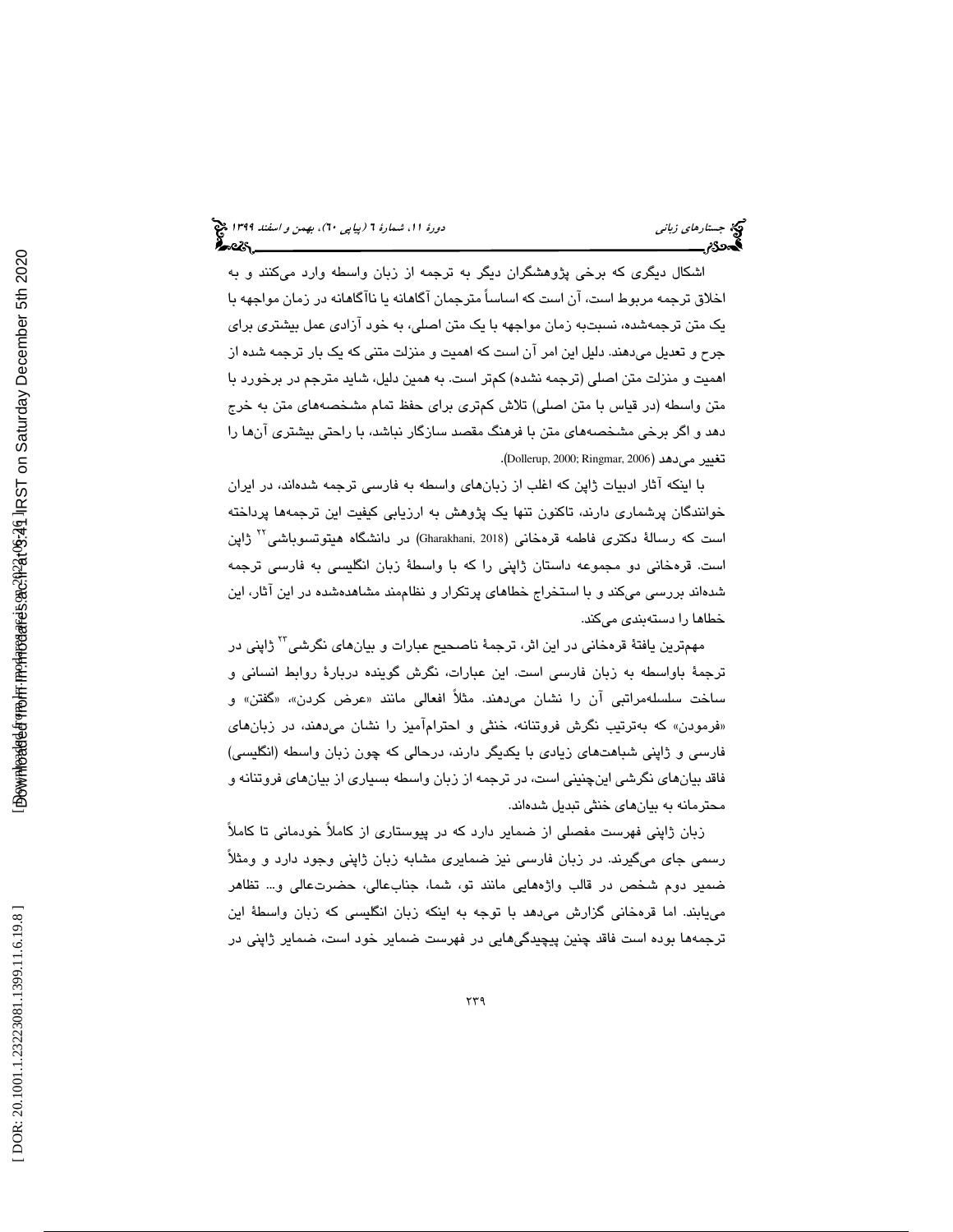بسياري از موارد بهشكل نامناسب و غيردقيق به فارسي برگردانده ميشوند (*ibid* .(

دو اشكال عمدة كار قرهخاني آن است كه نخست از هيچ چارچوب نظري براي ارزيابي كيفيت ترجمههاي باواسطه استفاده نكرده و همين موضوع سبب شده است تحليل او فاقد انسجام و نظاممندي لازم باشد و بدون پرداختن به مسائلي نظير ژانر، سياق و لحن به چند نكته مربوط به معادلگزيني محدود شود. اشكال دوم اين پژوهش آن است كه چون فقط به ترجمههای باواسطه پرداخته و هیچ ترجمهٔ بدون واسطهای در آن مورد بررسی قرار نگرفته است، برخي از ايرادهاي نسبت داده شده به ترجمه از زبان واسطه در اين پژوهش را بهآساني نميتوان پذيرفت.

هدف پژوهش حاضر روشن ساختن تفاوتهاي بين ترجمه از زبان واسطه و ترجمة بيواسطه با روشي عيني و نظاممند است. به همين دليل و براي جبران كاستيهاي موجود در پژوهشهاي پيشين، در اين پژوهش از يك انگارة نظري كه در مطالعات ترجمه براي ارزيابي كيفيت ترجمه بهكار ميرود استفاده شد. همچنين براي مقايسة بين ترجمة باواسطه و بيواسطه اثري از ادبيات ژاپن انتخاب شد كه يك بار از زبان واسطه و بار ديگر به شكل بيواسطه از زبان ژاپني به فارسي ترجمه شده است.

## .3 روش پژوهش

## 1ـ3 ها . گردآوري داده

دادههای بررسیشده در این پژوهش از بخشهایی از رمان ژاپن*ی باران سیاه* نوشتهٔ ایبوسه ماسوجي به همراه دو ترجمة مختلف اين اثر به زبان فارسي استخراج شده است. ترجمة نخست را كريم كشاورز از روي ترجمة روسي اثر به انجام رسانده و انتشارات آگاه آن را در سال 1356 منتشر كرده است. ترجمة دوم را قدرتاالله ذاكري بيواسطه از زبان ژاپني انجام داده و انتشارات چرخ در سال 1392 آن را منتشر كرده است. اين رمان از بيست فصل مجزا تشكيل شده است. براي مقايسة دو ترجمه، صفحة نخست هر فصل از كتاب در متن ژاپني انتخاب شد و سپس بخشهاي متناظر با اين بيست صفحه در دو ترجمة كشاورز و ذاكري در چارچوب نظرية هاوس با يكديگر و با متن اصلي مقايسه شد. هدف از اين مقايسه، استخراج خطاهاي پنهان و آشكار دو ترجمة باواسطه و بيواسطه و مقايسة آنها با يكديگر بود.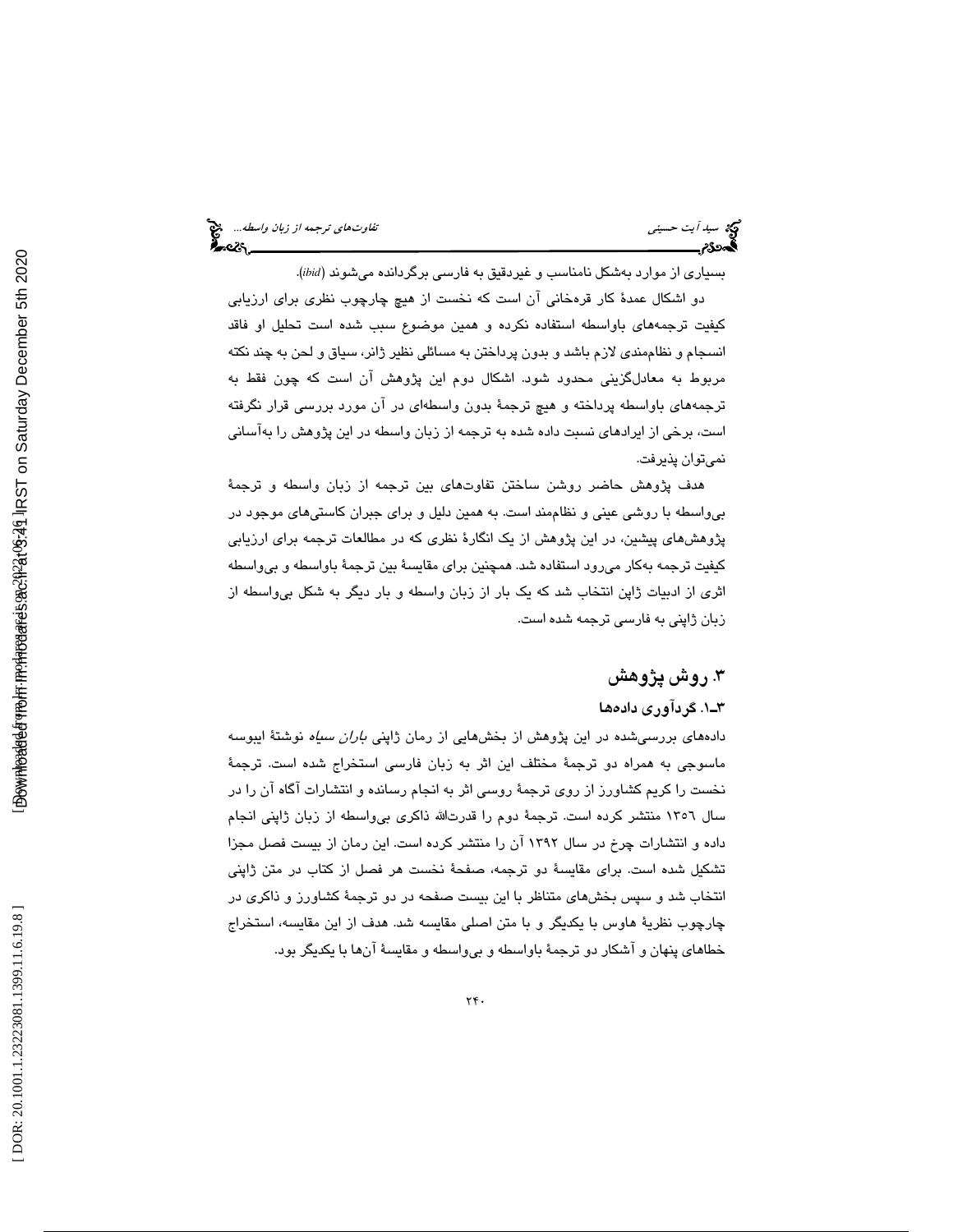كريم كشاورز كه در زمان ترجمة اين اثر سابقه و تجربهاي طولاني در امر ترجمه داشته، بهخوبي به نقايص ترجمه از زبان واسطه آگاه است. او در مقدمة مترجم اين كتاب مينويسد: «مترجمی که از روی ترجمهٔ انگلیسی و یا روسی و یا فرانسوی رمانی را که در اصل به ژاپنی نوشته شده، به فارسي برميگرداند، با مشكلاتي روبهرو ميشود كه به نظر من، ناشي از عدم اطلاع به جزئيات زندگي روزمره و اخلاق و آداب و رسوم مردم آن كشور است». كشاورز در مقدمة كتاب توضيح ميدهد كه براي حل اين معضل در كنار ترجمة روسي اثر به ترجمة انگليسي آن نيز مراجعه كرده است.

## 2ـ3 ها . شيوة تحليل داده

در تحليل دادههاي اين پژوهش از انگارة ارزيابيِ ترجمة پيشنهادشده توسط جوليان هاوس استفاده شد. هاوس از نخستين ويراستهاي نظرية پيشنهادي خود، تمايزي اساسي بين دو نوع ترجمه قائل شده است كه عبارتاند از ترجمة آشكار و ترجمة پنهان. ترجمة آشكار ترجمه اي است كه در آن ويژگيهاي فرهنگي متن مبدأ عامدانه حفظ ميشود (House, 2009: 118). در مقابل، ترجمهٔ پنهان ترجمهای است كه در آن متن ترجمهشده با عبور از «صافی فرهنگی» به گونه اي توليد ميشود كه گويي از ابتدا در فرهنگ مقصد توليد شده است (116 :*ibid*(. هاوس براي متون ادبي كه وابسته به فرهنگ هستند ترجمة آشكار و براي ساير متون ترجمة پنهان را مناسب مي داند (199 :House, 1998). به باور هاوس «صافي فرهنگي» ابزاري براي تعريف تفاوت های اجتماعی فرهنگی در چارچوب هنجارهای مورد انتظار دو جامعهٔ زبانی است .( House, 2015: 68 )

به دنبال اين تمايز، هاوس دو نوع خطاي ترجمه را از يكديگر باز ميشناسد كه عبارتاند از خطاي پنهان و خطاي آشكار. او خطاي پنهان را حاصل ناهمخواني بين نقشهاي متنهاي مبدأ و مقصد در ابعاد گوناگون و خطاي آشكار را نتيجة ناهمخواني معنايي بين متن مبدأ و مقصد و يا تخطي از قواعد زبان مقصد ميداند (33 2015: ,House(. او سپس خطاهاي آشكار ناشي از ناهمخواني معنايي بين متن مبدأ و مقصد را به سه دسته حذف، اضافه و معادلگزيني نادرست تقسیم میکند. خطاهای اشکار ناشی از تخطی از قواعد زبان مقصد را نیز به دو دسته<br>«نادستوری بودن»<sup>۲</sup>۰ و «پذیرفتگی تردیدپذیر»<sup>۲۰</sup> تقسیم میکند (*ibid).* جدول ۱ تقسیمېندی انواع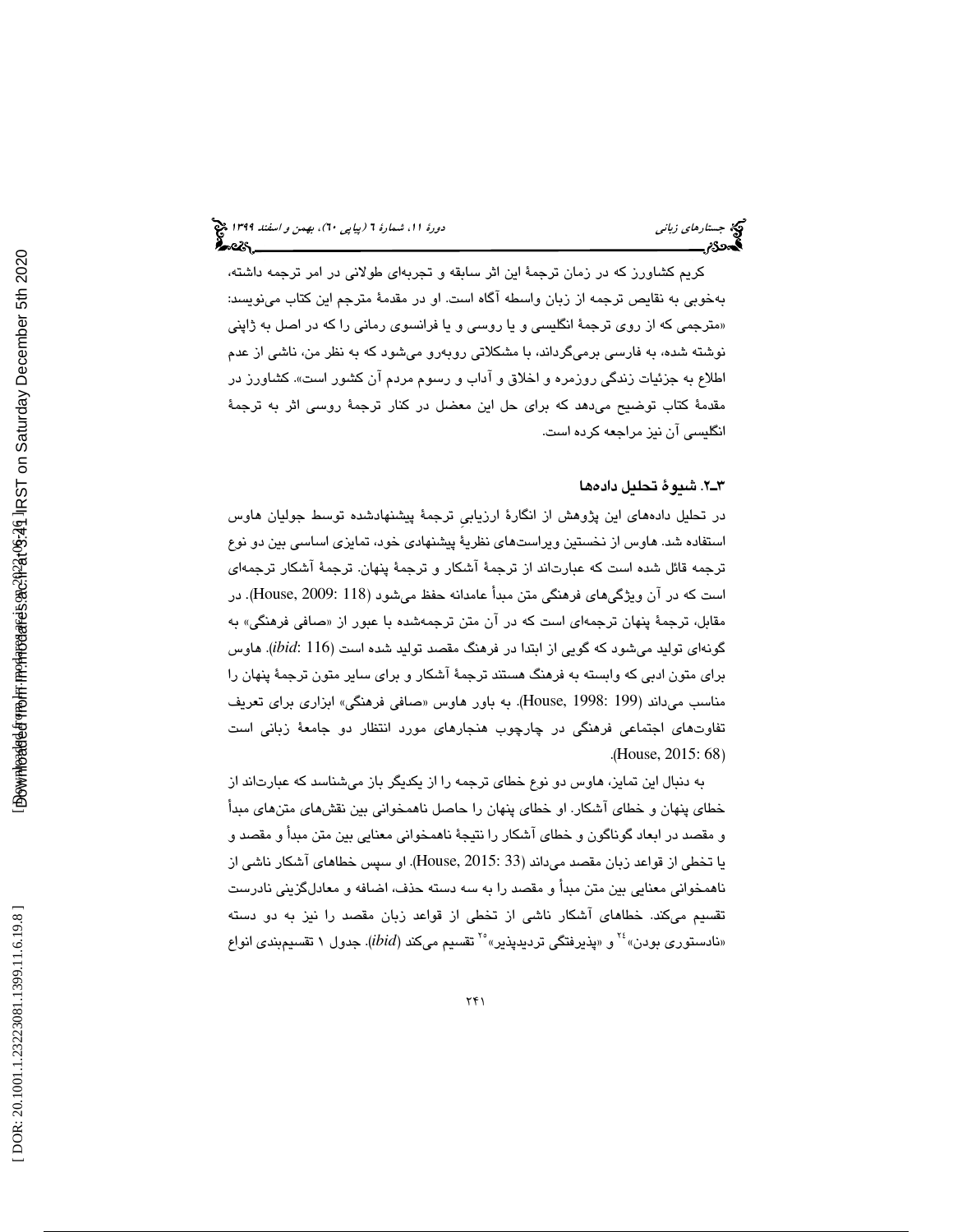سيد آيت حسين*ي توجه از زبان واسطه...*. هي تفاوتهاي ترجمه *از زبان واسطه...*. هي تفاوت المسيح الترجمه از زبان *واسطه...*<br>**الصحوة م**سيح الترجم

خطاهاي آشكار ترجمه را از ديدگاه هاوس نشان ميدهد:

(House, 2015 جدول 1: تقسيمبندي انواع خطاهاي آشكار ترجمه از ديدگاه هاوس ( **Table 1** : Classification of overtly erroneous errors in translation based on House (2015)

| خطاهای ناشی از ناهمخوانی معنایی بین متون مبدأ و مقصد<br>اضافه                 |  |
|-------------------------------------------------------------------------------|--|
| معادلگزینی نادرست                                                             |  |
| نادستوری بودن<br>خطاهای ناشی از تخطی از قواعد زبان مقصد<br>پذیرفتگی تردیدپذیر |  |

در اين پژوهش نخست نقش يگانة متن اصلي بهوسيلة تحليل ژانر و سياق آن با نقشهاي يگانة دو متن ترجمهشده مقايسه شد. اين مقايسه با هدف استخراج خطاهاي پنهان ترجمهها انجام گرفته است. در مرحلة بعد، متن اصلي با دو متن ترجمه به شده به شكل جمله جمله انطباق داده شد تا بسامد حذفها، اضافهها و معادلگزينيهاي نادرست دو متن ترجمهشده روشن شود. و درنهايت بسامد كلي خطاها در دو ترجمه مورد مقايسه قرار گرفت.

## . بررسي يافته ها 4

در اين بخش نخست با معيار هاوس به بررسي ميزان پنهان و آشكار بودن دو ترجمه ميپردازيم، سپس خطاهاي پنهان و آشكار آنها را بهطور جداگانه بررسي و معرفي خواهيم كرد.

## 1ـ4 ها . ميزان پنهان و آشكار بودن ترجمه

بررسي دو ترجمه نشان داد كه رويكرد ترجمة بيواسطه حفظ عناصر و ويژگيهاي فرهنگ ژاپن است. اسامي فستيوالها، اعياد و مراسم، غذاها، دعاهاي مذهبي، موجودات افسانهاي و ... به همان شكل كه در متن اصلي بهكار رفته، ذكر شدهاند، سپس توضيح نسبتاً مفصلي دربارة آن در پانوشت به دست داده شده است. درحالي كه ترجمة باواسطه در مواجهه با بسياري از اين عناصر فرهنگي با سادهسازي، معادليابي فرهنگي، آوردن توضيحات اضافي يا ترجمة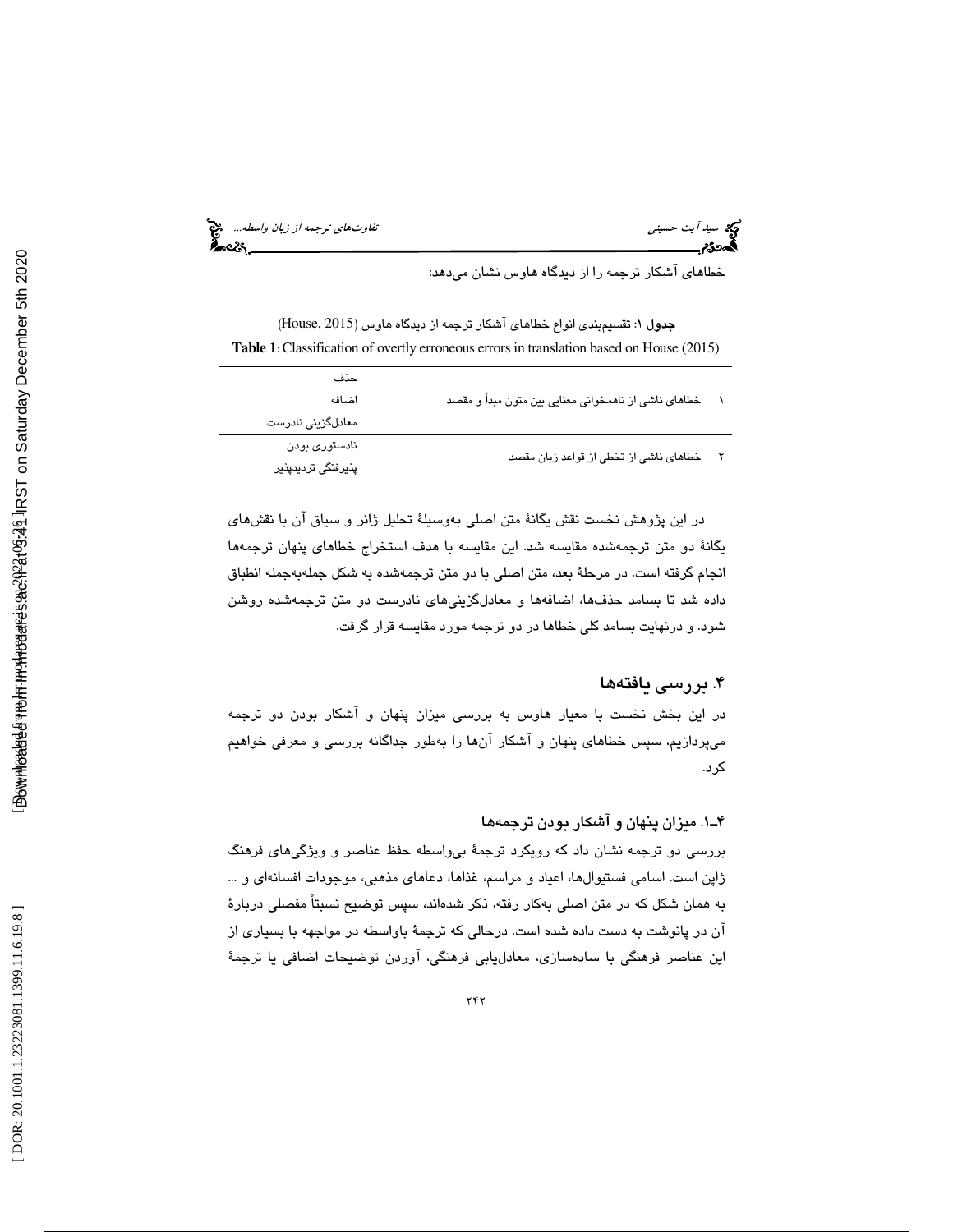اسامی، «صافی فرهنگی» ایجاد کرده است. درنتیجه، ترجمهٔ باواسطه شباهت بیشتری به متون توليدشده در زبان فارسي دارد.

مثلاً ترجمهٔ بی $e$ اسطه نام موجود افسانهای ژاپنی را که شبیه به جن است و در رودخانهها<br>زندگی میکند «کاپّا» <sup>۲</sup>۱ ذکر میکند و در پانوشت دربارهٔ آن توضیح میدهد (ص ۱۲۳). درحالی که مترجم باواسطه بی هیچ توضیحی از نام «پریرود» استفاده میکند (ص ۸۷). مترجم باواسطه همچنين در برخي موارد زماني از مثلها و اصطلاحات كنايي فارسي در ترجمه استفاده كرده است كه در متن ژاپني هيچ اصطلاح كنايي يا مثلي وجود ندارد؛ مانند مثال 1 كه در آن ترجمة بيواسطه (ذاكري) بسيار مشابه اصل ژاپني است، درحالي كه در ترجمة باواسطه (كشاورز) عناصر فرهنگي فارسي وارد شدهاند:

(می(۲۰۱) 極めて無口だ。 (۲۰۱

ترجمة تحتاللفظي: بهشدت كمحرف است. ترجمة بيواسطه: بسيار كمحرف بود (ص231 ). ترجمة باواسطه: با مقاش هم نميتوان يك حرف از دهان او بيرون كشيد (ص149 ).

## 2ـ4 . خطاهاي پنهان

براي استخراج خطاهاي پنهان به بررسي سه عنصر تشكيلدهندة سياق يعني گستره، عامل و شيوه و همچنين ژانر اثر ميپردازيم.

گسترة گفتمان: رمان باران سياه در سال 1965 در ژاپن منتشر شده و در زمرة مهمترين آثار ادبي ژاپن دربارة بمباران اتمي هيروشيماست. ساختار زباني اين رمان را ميتوان به سه بخش تقسيم كرد: الف) روايتهايي كه در آنها نويسنده دربارة شخصيتها و اتفاقات توضيح ميدهد، ب) گفتوگوهاي بين شخصيتهاي داستان و ج) بخشهايي از خاطرات روزانة شخصيتها در هفتة اول پس از بمباران. داستان سرشار از عناصر فرهنگي ژاپن است و در آن از رويدادهاي مذهبي، اجتماعي، تاريخي و اقليمي بسيار ياد ميشود. گفتوگوهاي بين شخصيتها نيز در طيفي از بسيار خودماني تا كاملاً رسمي جاي ميگيرند.

عامل گفتمان: عامل گفتمان ايبوسه ماسوجي از برجستهترين نويسندگان قرن بيستم ژاپن و متولد سال 1898 در استان هيروشيماست. او كه در يك خانوادة زميندار روستايي متولد شد،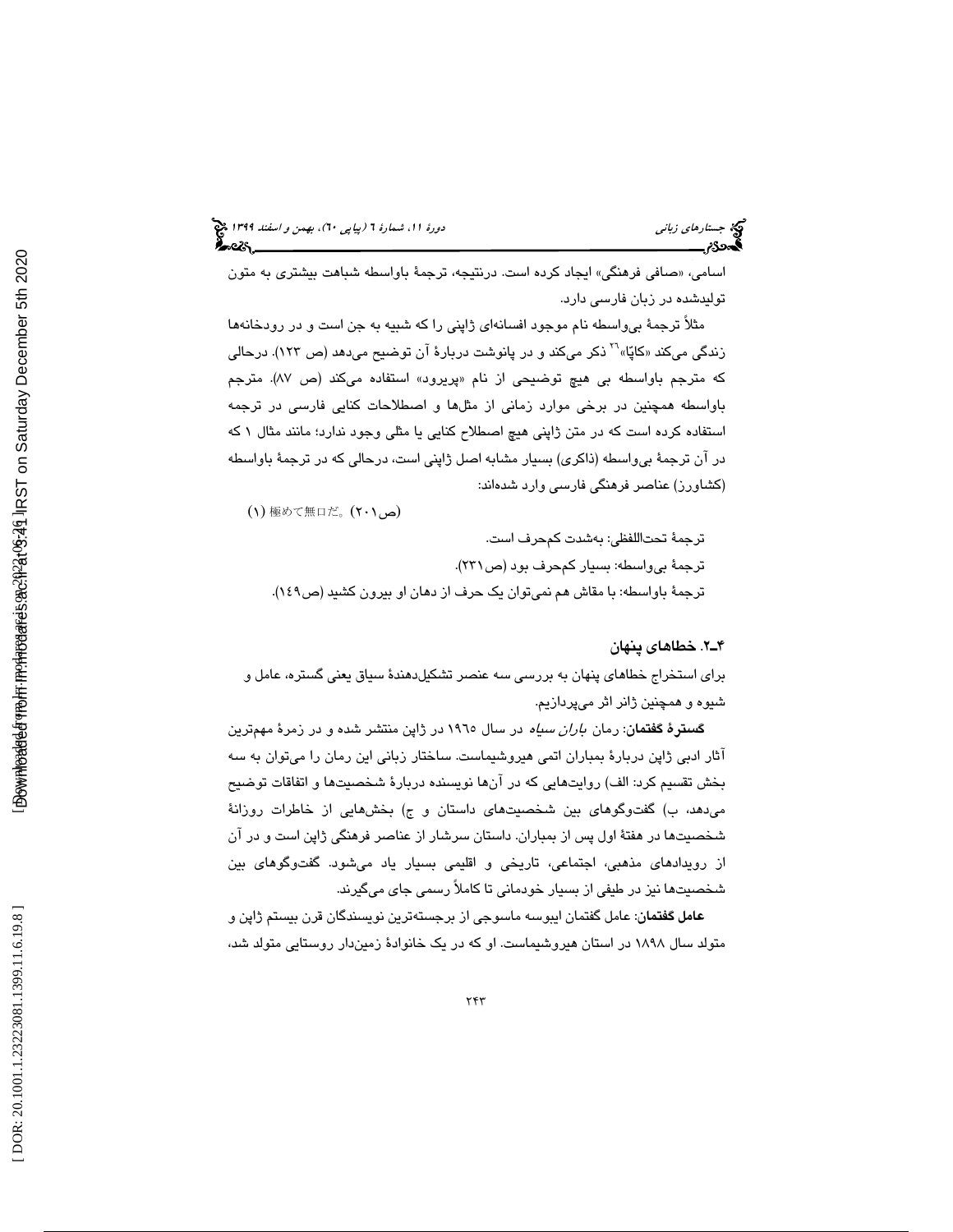بهلحاظ طبقة اجتماعي و قدرت جزو قشر متوسط ژاپن قرار ميگيرد و از اين حيث تفاوت چنداني با اغلب خوانندگان اثر خود ندارد. ايبوسه از اواخر دهة 1920 ميلادي در ژاپن مشهور شد، اما شهرت اصلي براي او پس از جنگ دوم جهاني بهدست آمد.

شيوه: شيوة بهكار رفته در اين اثر به لحاظ مجراي ارتباط (رسانه) پيچيده است، زيرا انواع مختلفي از متن از متون روايي تا ديالوگ را دربر ميگيرد. به لحاظ مشاركت نيز روش اين اثر را ميتوان پيچيده محسوب كرد، زيرا خواننده با انواع روايتها، مونولوگها و ديالوگهاي مختلف در اثر روبهرو است.

هر دو ترجمه به لحاظ گستره و شيوة گفتمان شباهت زيادي به متن اصلي دارند، اما از منظر عامل تفاوت مهمي بين عوامل سه اثر وجود دارد. كريم كشاورز از اعضاي حزب كمونيست ايران و بعدها عضو حزب توده بوده است و بسياري از آثار تأليفي و ترجمة پيشين او را ميتوان در زمرهٔ اثار «ادبيات چپ» فارسي محسوب كرد. با اينكه بستر اصلي داستان، جنايت جنگي امريكاست، نويسندة ژاپني اثر فاقد گرايشات آشكار كمونيستي يا ماركسيستي است. با اينكه كشاورز در زمان ترجمة اين اثر وابستگي سازماني به حزب توده نداشت، اما آثار پيشين او و خاستگاه فكري ماركسيستياش ميتواند موجب تغيير نقش اجتماعي متن ترجمه- شده در جامعة فارسيزبان شود و از منظر نظرية هاوس اين عدم همخواني را ميتوان يك خطاي پنهان ترجمه قلمداد كرد. درحالي كه چنين ناهمخواني نقشي براي ترجمة بيواسطة ذاكري وجود ندارد.

ژانر اين اثر نيز در حوزة ادبيات داستاني قرار ميگيرد و نقش متن نيز در گروه نقش انديشگاني تعريف ميشود كه در هر دو متن ترجمهشده بهخوبي بازسازي شده اس ت.

## 3ـ4 . خطاهاي آشكار

در اين بخش خطاهاي آشكار دو ترجمه را در چارچوب نظرية هاوس در پنج دسته حذف، اضافه، معادلگزيني نادرست، نادستوري بودن و پذيرفتگي ترديدپذير بررسي خواهيم كرد و در پايان بسامد خطاهاي هريك از دستهها را در جدول نشان خواهيم داد.

. حذف: مقايسة دو ترجمه نشان ميدهد كه بزرگترين اشكال ترجمة باواسطه حذفهاي 1 بسيار زياد آن است. اين حذفها در سراسر كتاب در سطوح مختلف، از حذف برخي واژهها و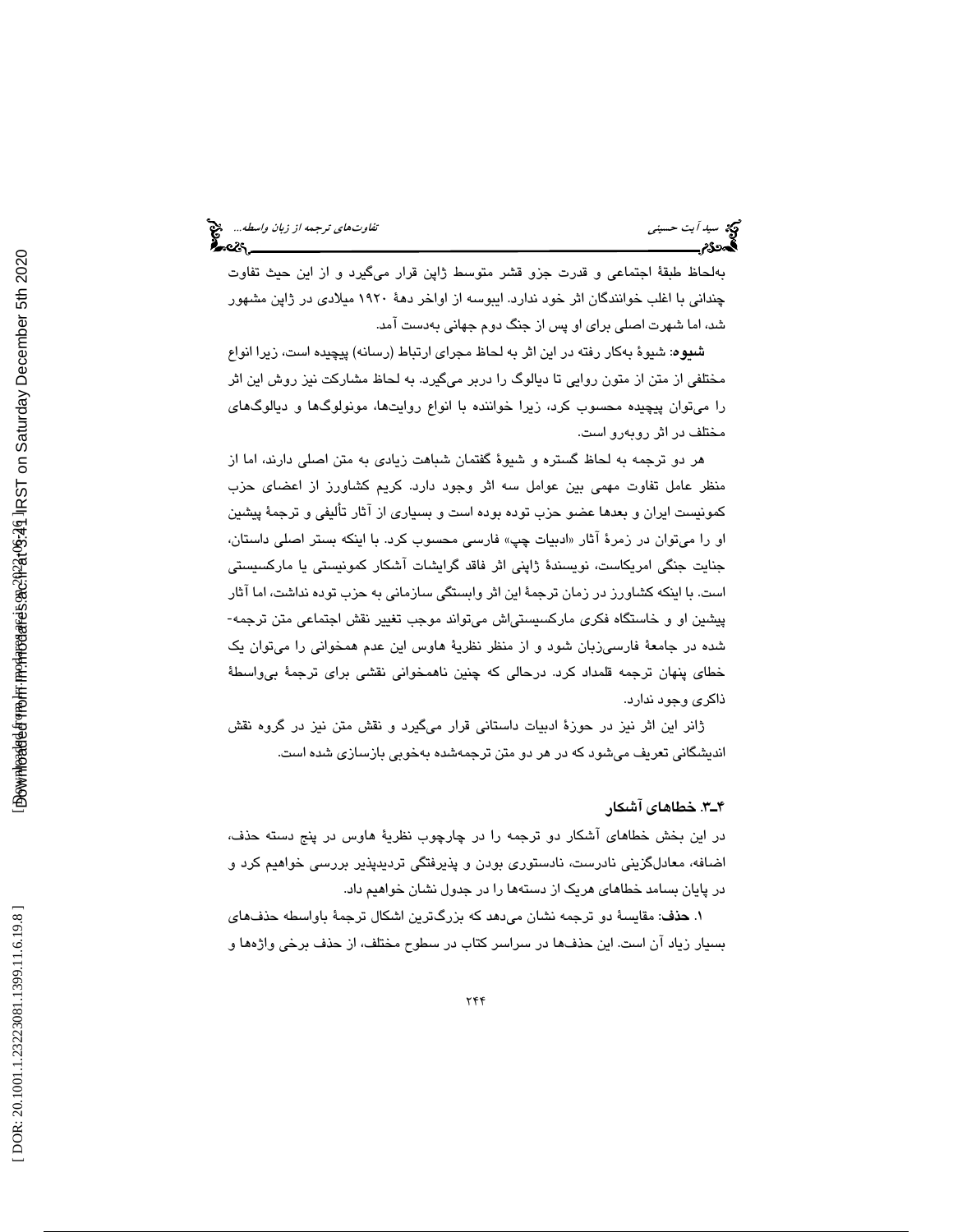# 6)، بهمن و اسفند 1399 (پياپي 0 جستارهاي زباني دورة ،11 شمارة 6

عبارات درجمله تا حذف برخي جملات و پاراگرافها و حتي حذف چندين صفحه پياپي وجود دارند.

مثال 2 نمونهاي از موارد متعدد حذف كلمات در ترجمه باواسطه را نشان ميدهد: ( 2 )「海行かば」の歌をピアニシモで合唱させ… ( 5 (ص

ترجمهٔ تحتاللفظی: [از دانش۱موزان] خواسته بود سرود «اگر به دریا روی» را با صدا*ی* آهسته همخواني كنند.

ترجمهٔ بي واسطه: از دانشآموزان خواسته بود سرود «اگر به دريا روي» را با صداي اهسته بخوانند ... (ص ١٤)

ترجمة باواسطه: دانشآموزان ترانة «به آغوش دريا مي رويم» را سرودند ... (ص ١٠)

در ترجمهٔ باواسطه عبارت «از دانش۱موزان خواسته بودند» و همچنین عبارت «پیانیسیمو» به آهستگي» ترجمه كرده حذف شده است. درضمن در ترجمة باواسطة فعل كه ذاكري « «همخوانی کردن» به اشتباه «سرودن» ترجمه شده است.

البته به روشني نميتوان گفت كه چه ميزان از اين حذفها در ترجمة واسطه صورت گرفته است و چه ميزان از آن در ترجمة نهايي. اما همانطور كه در بخش 2ـ2 اين مقاله گفته شد، اساساً مترجمان در زمان مواجهه با متني كه حاصل ترجمه است به خود آزادي عمل بيشتري براي جرح و تعديل ميدهند .

. اضافه: تعداد اضافهها نيز در ترجمة باواسطه به ميزان چشمگيري بيش از ترجمة 2 بيواسطه است. بسياري از اين اضافهها را افزودن واژه يا عبارتي به جمله كه در متن اصلي وجود ندارد تشكيل ميدهند. مثال 3 نمونه گويايي از اين نوع اضافههاست:

(٣) この噂を聞いては… (ص ٥)

ترجمة تحتاللفظي: با شنيدن اين شايعه...

ترجمة بيواسطه: وقتي اين شايعه را ميشنيدند... (ص )13

ترجمهٔ باواسطه: همسایگان خوشخدمت این داستان را به گوش وی میرساندند ... (ص۹) در مثال ۳، ترجمهٔ ذاکری (بیواسطه) ترجمهٔ دقیقی است و عبارتی نظیر «همسایگان خوشخدمت» در متن اصلي وجود ندارد. همچنين در ابتدای فصل پنجم كه نامی از «فستيوال حشرات» آورده شده است، در ترجمة كشاورز (باواسطه) يك پاراگراف اضافي براي توضيح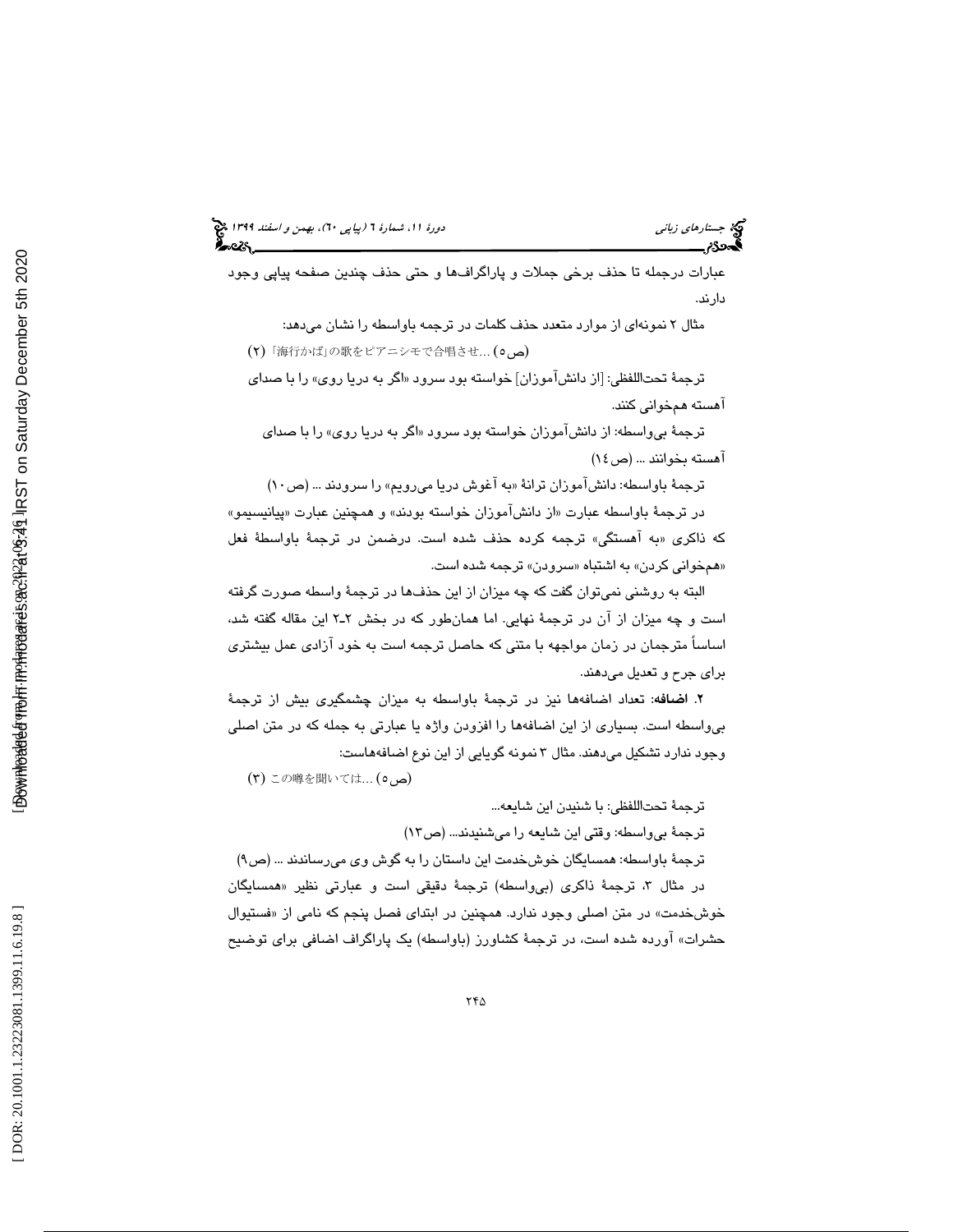درخصوص اين مراسم به متن افزوده شده است، درحالي كه چنين پاراگرافي در متن اصلي و در ترجمة ذاكري موجود نيست.

معادلگزيني نادرست: معادلگزينيهاي اشتباه يا غيردقيق نيز در ترجمة باواسطه (كشاورز) بسيار بيشتر از ترجمة بيواسطه (ذاكري) مشاهده ميشود. پيش از ذكر مثالهايي از اين خطاها، لازم است توضيحي دربارة نحوة ضبط اعلام در دو ترجمه نيز داده شود. اساساً در اغلب ترجمههاي آثار ادبي ژاپني از زبان واسطه، اسمهاي خاص به نحوي با رسمالخط فارسي بازنمايي ميشوند كه با تلفظ اين اسمها در زبان ژاپني تفاوت قابل ملاحظهاي دارند. دليل اين امر هم آن است كه مترجمان اين آثار بدون آشنايي با زبان ژاپني و نظام آوايي آن صرفاً به زبان واسطه دسترسي دارند و طبعاً تصوري كه از تلفظ اسامي دارند مبتني بر درك آنها از زبان واسطه است. اين مسئله در دو ترجمة در دست از رمان باران سياه كاملاً مشهود است. جدول 2 برخي از اسامي ژاپني موجود در كتاب و نحوة بازنمايي آنها را در ترجمههاي ذاكري (بيواسطه) و كشاورز (باواسطه) نشان ميدهد.

جدول 2: تعدادي از اسمهاي خاص كتاب و نحوة بازنمايي آنها در دو ترجمه **Table 2:** Examples of proper nouns and their transcriptions in the two translations

| بازنمایی کشاورز | ً بازنمایی ذاکری | واجنگاری    | املاى ژاينى | رديف |
|-----------------|------------------|-------------|-------------|------|
| فوروئىتى        | فوُروُايچى       | /furuichi/  | 古市          |      |
| تاكاخاسى        | تاكاهاشے         | /takahashi/ | 高橋          |      |
| میادزی          | میاچی            | /miyachi/   | 宮地          |      |
| تپه خیدزی       | کوہ ھیجی یاما    | /hijiyama/  | 比治山         |      |
| اونامىتى        | اونوميچى         | /onomichi/  | 尾道          | ٥    |

برخي معادل گزيني هاي نادرست در ترجمهٔ باواسطه به تغيير لحن گوينده از خودماني به رسمی یا بالعکس منجر شده است. مثلاً در مثال ٤، لحن متن ژاپنی کاملاً خودمانی است که در ترجمة بيواسطه درست انتقال يافته، اما در ترجمة باواسطه تا حد زيادي رسمي شده است: (2) お兄ちゃん俺だよ。ねえ、お兄ちゃん。 (2)

ترجمة تحتاللفظي: داداش منم. داداش!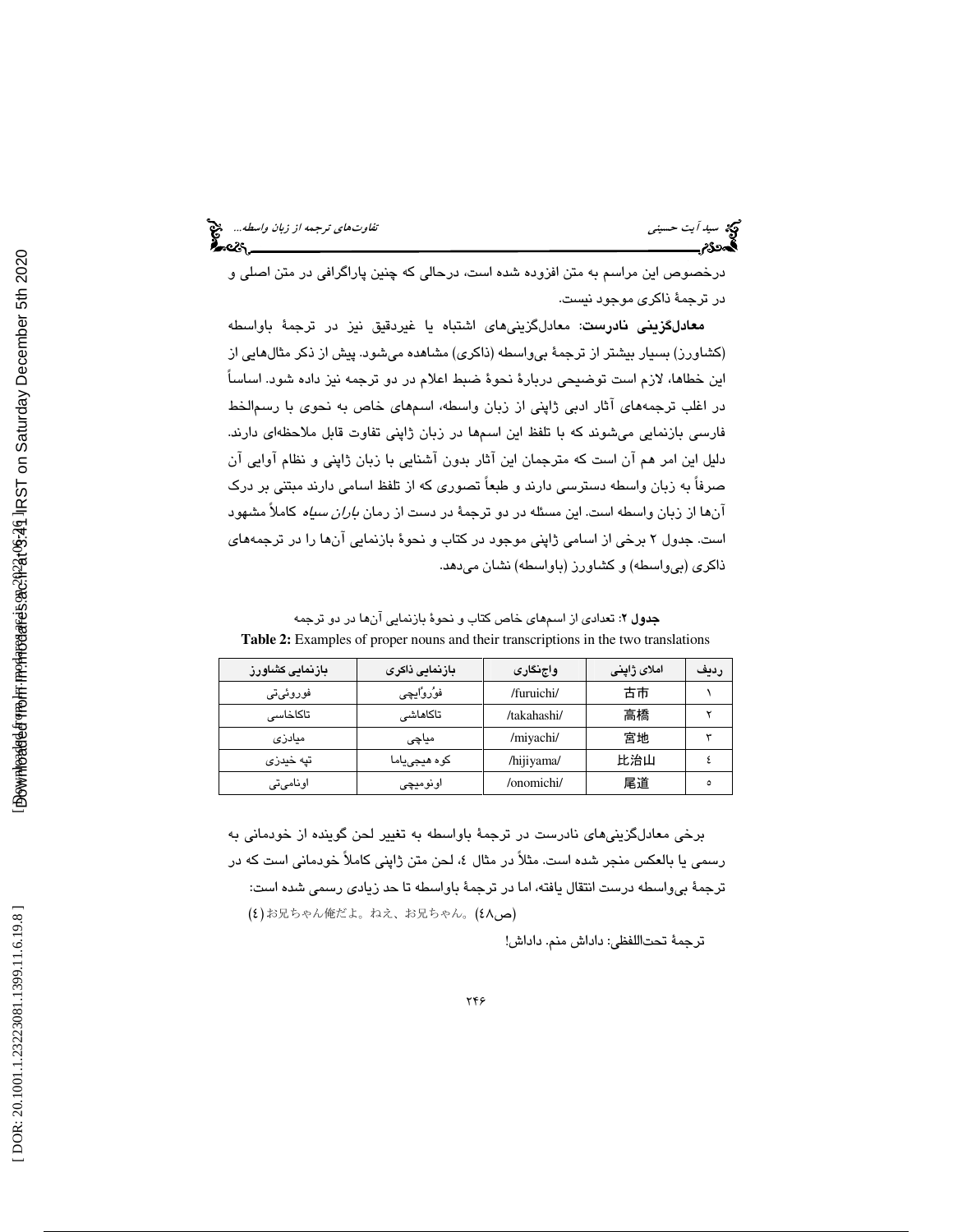6)، بهمن و اسفند 1399 (پياپي 0 جستارهاي زباني دورة ،11 شمارة 6

ترجمة بي واسطه: داداش. منم. داداش. (ص٦٢) ترجمة باواسطه: برادر، آخر اين منم، منم، منم. (ص )47 خلاف مثال بالا، در مثال ٥، لحن بهكار رفته در متن ژاپني رسمي و مؤدبانه است، كه در ترجمة بيواسطه نيز به همان شكل ظاهر شده، اما در ترجمة باواسطه به لحني صميمانه و خودماني تبديل شده است:

(a)やあ、宮地さんじゃないですか。 (V٩)

ترجمة تحتاللفظي: اوه، شما آقاي مياچي نيستيد؟

ترجمة بيواسطه: بله، شما آقاي مياچي هستيد ! (ص )97

ترجمة باواسطه: مييادزي تويي؟ درست ديدم؟ عجب تصادفي! عجب ديداري ! (ص )47

در ترجمة باواسطه، علاوه بر تغيير لحن، در ضبط اسم خاص نيز خطا ديده ميشود و همچنين عباراتي به ترجمه افزوده شده است كه در متن اصلي نيست. خطا در معادلگزيني گاه به تغيير داستان منجر شده است. مثلاً در متن اصلي (ص 21) صحبت از كسي است كه به نمايندگي از خانوادهاي به خواستگاري دختري آمده است. ذاكري عنوان اين فرد را بهدرستي «واسطهٔ ازدواج» ترجمه کرده است (ص ۳٤)، درحالی که این فرد در ترجمهٔ کشاورز به «داماد» تبديل شده است (ص 27). در برخي موارد اندك نيز در ترجمة باواسطة كشاورز معادلهاي دقيقتري از ترجمة بيواسطة ذاكري ديده ميشوند (رك: جدول )3.

خطاهاي ناشي از تخطي از قواعد زبان مقصد

بررسيها نشان داد كه خلاف خطاهاي ناشي از ناهمخواني معنايي بين متون مبدأ و مقصد، در خطاهاي ناشي از تخطي از زبان مقصد تعداد خطاهاي ترجمه از زبان واسطه كمتر از خطاهاي ترجمة بيواسطه بود. به عبارت ديگر، متن ترجمة كشاورز سليستر و روانتر از متن ترجمة ذاكري بود و خطاهاي دستوري و واژگاني كمتري در آن مشاهده شد. البته بايد توجه داشت كه ترجمة كشاورز 36 سال پيش از ترجمة ذاكري انجام شده و بهلحاظ زباني داراي واژهها و ساختهايي است كه امروز در زبان فارسي كمتر استفاده ميشوند. در پژوهش حاضر، اين موارد جزو خطاهاي ناشي از تخطي از قواعد زبان مقصد محسوب نشد.

نادستوري بودن :

يكي از الگوهاي خطاهاي تخطي از زبان مقصد كه در ترجمـة ذاكـري ديـده مـي شـود، تأثيرپـذيري از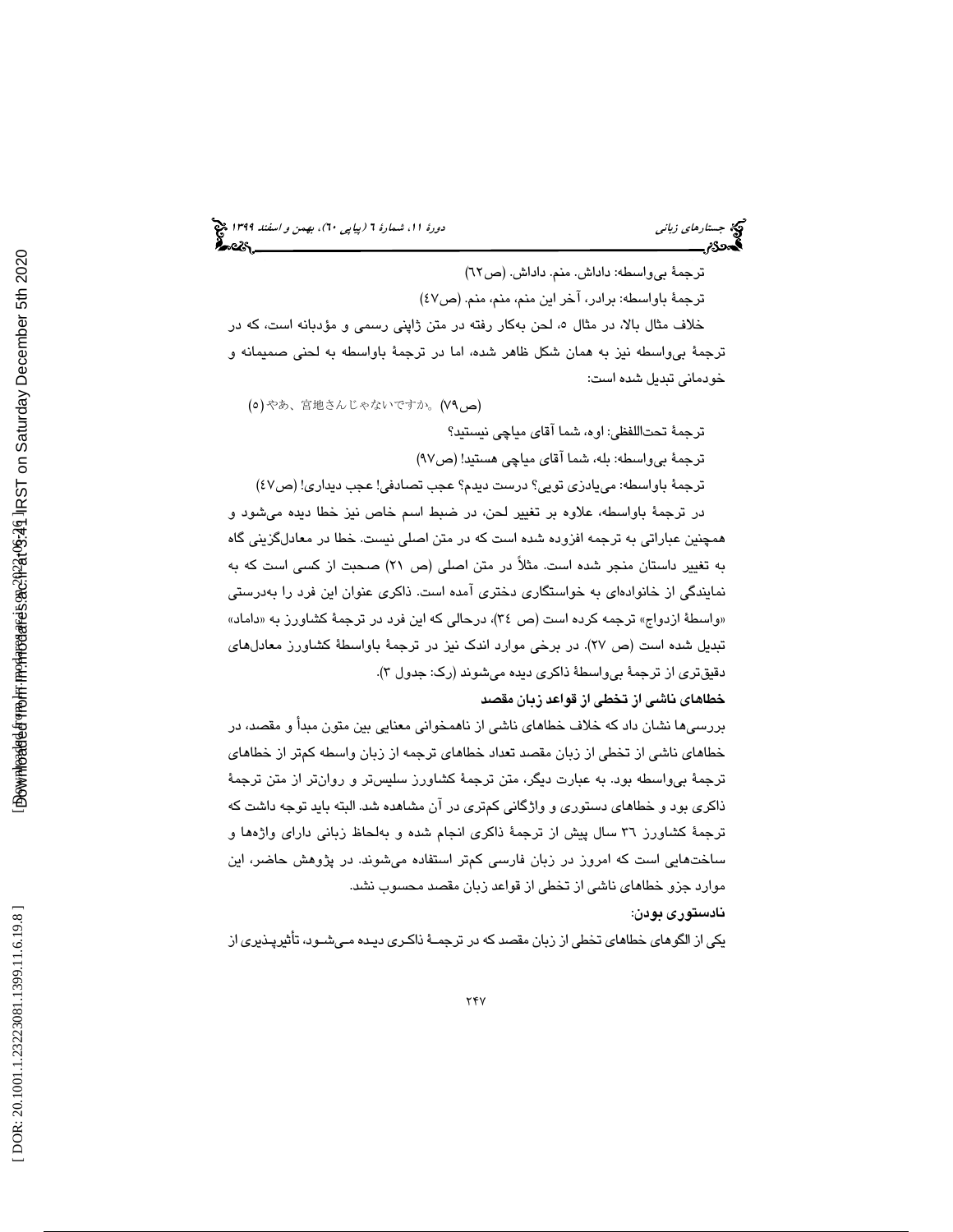ساخت زبان مبدأ است. يعني ساختهاي زبان ژاپني بـا ترجمـة واژ هبـه واژه بـه همـان شـكل در مـتن فارسي بهكار رفتهاند. اين قبيل ساختها گاه بهطور كامل در زبان فارسي نادستورياند و گاه پذيرفتگي ترديدپذير دارند. مثلاٌ در مثال 6 ذاكري تمام نامآواهاي ژاپني را بهجاي آوردن معادل فارسي به همـان شكل استفاده كرده است كه طبيعتاً در زبان فارسي فاقد معنا و غيرقابل پذيرش است.

(**ص١٢٦**)...(٩**٢**٣), ドワァッ...(١**٢٦)** ترجمة تحتاللفظي: گُرُمب... شُرررررر... بنگ... ترجمة بيواسطه: صداي دووووگان، صداي يا زاآ صداي دووووآت ... (ص148 ) ترجمة باواسطه: صدای غرش رعدآسائی شنیده شد.... (ص۹۹)

در زبان ژاپنی برای بیان حس درد اغلب از صفت «itai» به معنی «دردناک» استفاده میشود و از انجا که برای صفات استفاده از فعل ربطی اجباری نیست، میتوان ان را «دردناک است» يا «درد دارم» نيز ترجمه كرد. اما در زبان فارسي براي بيان حس درد غالباً از اصواتي نظیر «اخ»، «وای» و … استفاده میشود. همانطور که در مثال ۷ مشاهده میشود، ذاکری عبارت ژاپنی«itai, itai» را «درد درد» ترجمه کرده است. در حالی که این عبارت از زبان کسی كه در حال درد كشيدن است در زبان فارسي كاملاً غيرقابل پذيرش است:

)7( 二人も痛い痛いと云った。 (ص114) درد دارم، درد دارم» (از درد آه و ناله ميكردند.) ترجمة تحتاللفظي: هر دو ميگفتند « ترجمة بيواسطه: آن دو « هم درد، درد » ميگفتند . (ص135 ) ترجمة باواسطه: اين جمله در ترجمة كشاورز حذف شده است. پذيرفتگي ترديدپذير:

نام ماههاي ميلادي در زبان ژاپني با شماره (ماه اول، ماه دوم و ...) بيان ميشود، اما در زبان فارسي از نامهاي فرانسوي (ژانويه، فوريه و ...) و گاه نامهاي انگليسي استفاده ميشود. مترجم بيواسطه تحت تأثير زبان ژاپني در برخي موارد (مثلاً ص 105) به جاي نام ماهها از شماره (ماه هفتم و هشتم) استفاده كرده است، درحالي كه در ترجمة باواسطه (ص )72 از نامهاي فرانسوي (ژوئيه و اوت) استفاده شده است. استفاده از شماره به جاي نام ماههاي ميلادي را در زبان فارسي ميتوان در زمرة پذيرفتگيهاي ترديدپذير بهشمار آورد.

در زبان ژاپني تا حد ممكن از كاربرد ضمير دومشخص در گفتوگو با مخاطب پرهيز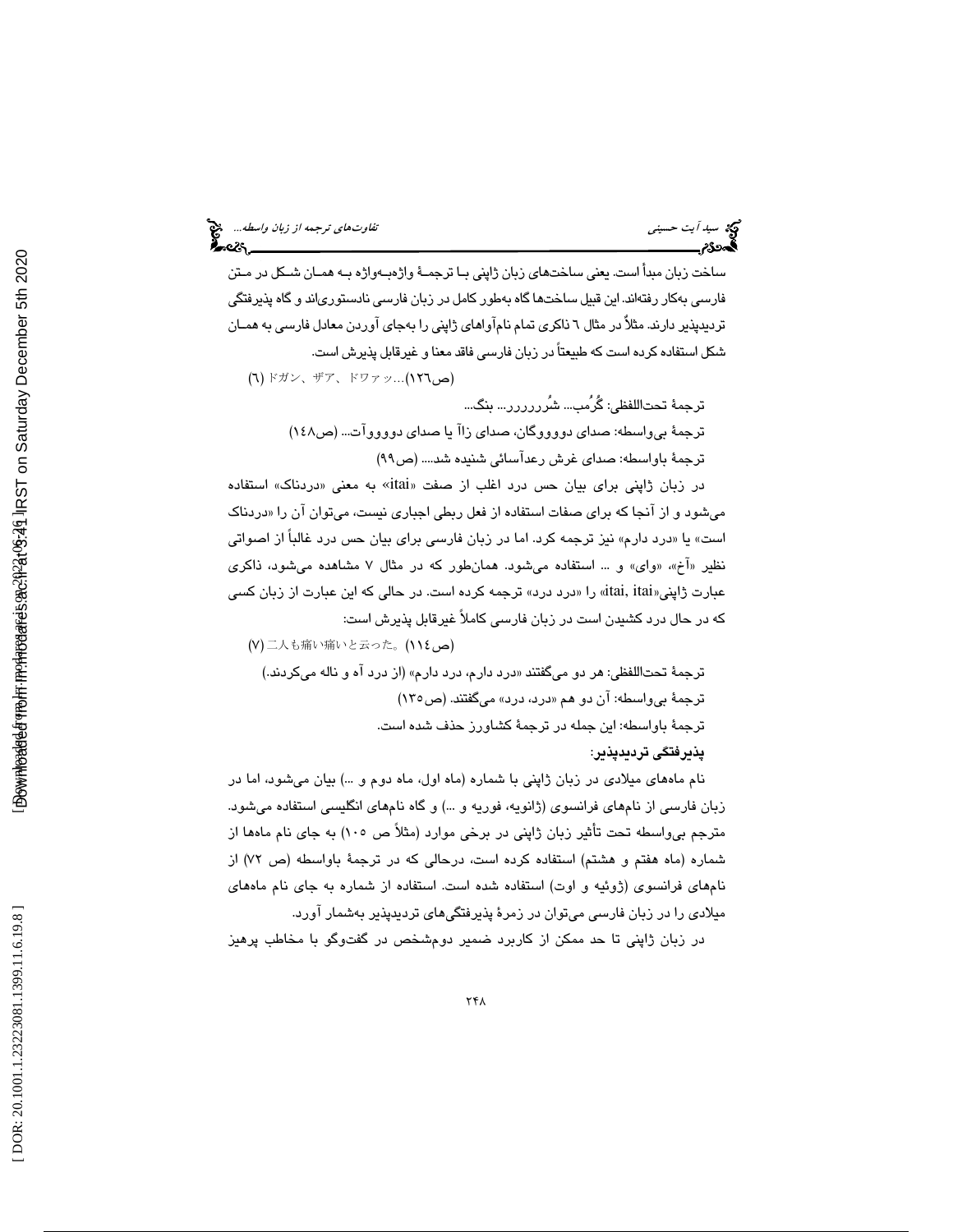ميشود و به جاي آن از نام يا عنوان خطابي مخاطب استفاده ميشود. در بسياري از اينگونه موارد، ترجمة بيواسطه تحت تأثير زبان ژاپني به جاي استفاده از ضمير، از نام يا عنوان مخاطب استفاده كرده است. مثال 8 بخشي از گفتوگوي ياسوكو (شخصيت اصلي داستان) با عموي خود است:

(A) まあ、おじさんの顔、どうしたんでしょう。 (٩٣)

ترجمة تحتاللفظي: واي عمو جان صورتتان چه شده؟ ترجمة بيواسطه: واي صورت عمو چي شده؟ (ص113 ) ترجمهٔ باواسطه: ای وای! گونه شما را چه شده؟ (ص ۷۹)

با اين كه عباراتي نظير مثال 8 در زبان ژاپني كاملاً رايج است، در زبان فارسي، در موقعيتي كه گوينده با عموى خود صحبت مىكند، به جاى «صورت عمو» از عباراتى نظير «صورتتان» يا صورت شما» استفاده ميكند. با اينكه معناي اين عبارت در ترجمة غيرمستقيم قابل فهم است، » اما با توجه به ساختار زبان فارسي، پذيرفتگي ترديدپذير دارد. مترجم باواسطه اما از عبارت گونة شما» استفاده كرده است كه كاملاً با قواعد رايج زبان فارسي منطبق است. »

جدول 3 تعداد خطاهاي مختلف مربوط به ناهمخواني معنايي بين متون مبدأ و مقصد و نيز خطاهاي ناشي از تخطي از قواعد زبان مقصد را در بخشهاي بررسيشده از دو ترجمه نشان ميدهد. ملاك شمارش خطاها تعداد كلماتي بوده كه خطا در آنها رخ داده است.

| <b>Table 5:</b> The hequency of overify enoncous enors in the two translations |                    |        |            |  |
|--------------------------------------------------------------------------------|--------------------|--------|------------|--|
| نوع خطا                                                                        |                    | كشاورز | ذاكرى      |  |
|                                                                                | حذف                | ٢٥٦    | ۱۳         |  |
| ناهمخوانی معنایی بین متون<br>مبدأ و مقصد                                       | اضافه              | ٤٤     |            |  |
|                                                                                | معادلگزینی نادرست  | ٣١     | $\check{}$ |  |
|                                                                                | جمع:               | ٤٣١    | ۲۲         |  |
| تخطی از قواعد زبان مقصد                                                        | نادستوری بودن      |        |            |  |
|                                                                                | پذیرفتگی تردیدپذیر |        | ۱۲         |  |
|                                                                                | جمع:               |        | ۱٦         |  |

جدول 3: بسامد خطاهاي آشكار در دو ترجمه **Table 3:** The frequency of overtly erroneous errors in the two translations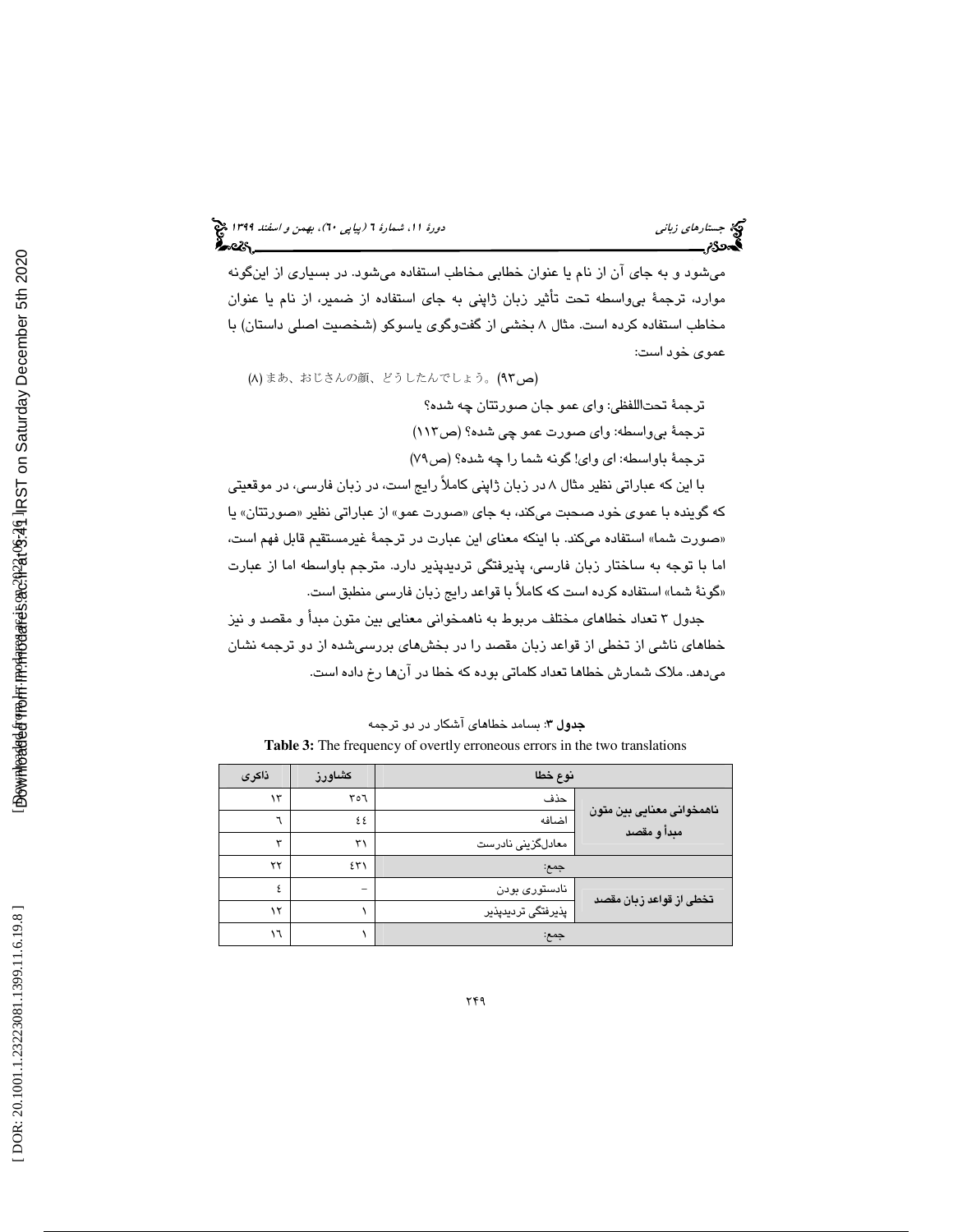طلاعات متنوعي دربارة الگوي خطاهاي مترجمان و سوگيري آنها نشان ميدهد. جدول 3 ا مهمترين نكته در اين جدول تفاوت آشكار بين تعداد خطاهاي ناشي از ناهمخواني معنايي بين متون مبدأ و مقصد با تعداد خطاهاي ناشي از تخطي از قواعد زبان مقصد است. ترجمة باواسطه (كشاورز) در دستة اول خطاها در هر سه نوع خطاي حذف، اضافه و معادلگزيني نادرست بسامد خطاهاي بسياري بالاتري دارد. در خطاي نوع دوم (خطاهاي ناشي از تخطي از زبان مقصد) ترجمة باواسطه كارنامة بهتري دارد و در عبارات نادستوري و نيز در عبارات داراي پذيرفتگي ترديدپذير در مقايسه با ترجمة بيواسطه، تعداد خطاهاي كمتري مشاهده ميشود.

## 5. نتيجه

در پژوهش حاضر براي ارزيابي كيفيت دو ترجمه از يك رمان ژاپني كه يكي بهشكل بيواسطه از زبان ژاپني و ديگري از روي ترجمة روسي به فارسي برگردانده شده بود، از نظرية هاوس استفاده شد. نتايج اين ارزيابي نشان داد كه ترجمة بيواسطه اين رمان ترجمهاي آشكار و ترجمة باواسطه ترجمهاي نسبتاً پنهان است. مترجم ترجمة بيواسطه با حفظ عناصر فرهنگي تا حد زيادي فضاي فرهنگي اثر را حفظ كرده است، درحالي كه مترجم ترجمة باواسطه در جايجاي ترجمة خود با ايجاد صافيهاي فرهنگي كوشيده است متني به دست دهد كه گويي در زبان فارسي توليد شده است. همانطور كه در بالا اشاره شد، پژوهشهاي پيشين نشان دادهاند كه مترجمان در برخورد با متني كه خود حاصل ترجمه است با آزادي بيشتري به حذف و اضافه و تغيير دست ميزنند (Dollerup, 2000; Ringmar, 2006). شايد بتوان وجود صافىهاى فرهنگي بيشتر در ترجمه از زبان واسطه را نيز به همين مشاهده نسبت داد.

از منظر خطاهاي پنهان، با اينكه هر دو متن بهلحاظ شيوه و گفتمان شباهت زيادي با متن اصلي داشتند، اما عامل متن ترجمهشده از زبان واسطه بهدليل تعلق به جريان ادبي چپگرا با عامل متن اصلي تفاوت مهمي دارد و اين تفاوت را ميتوان يك خطاي پنهان چشمگير محسوب كرد. ترجمة بيواسطة كتاب فاقد خطاي پنهان است.

در زمينة خطاهاي ناشي از ناهمخواني معنايي بين متن مبدأ و مقصد در دادههاي بررسي- شده در ترجمة باواسطه در مجموع 431 خطا (شامل حذف، اضافه و معادلگزيني نادرست)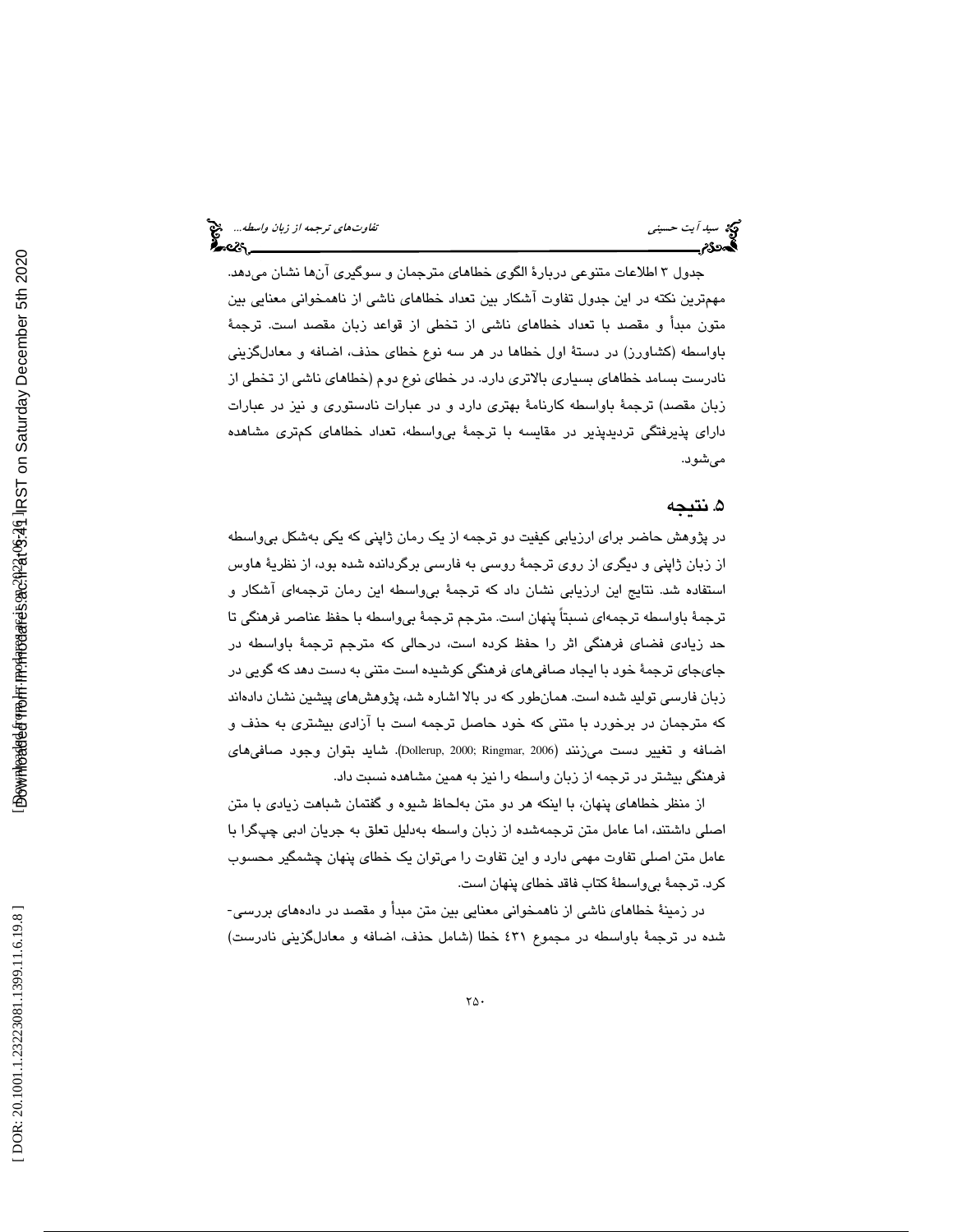مشاهده شد، درحالي كه تعداد اين خطاها در متن ترجمهشده بهشكل بيواسطه تنها 22 خطا بود. پيشتر اشاره شد كه چون هر ترجمهاي تعدادي خطا به همراه دارد و متن ترجمهشده از زبان واسطه دوبار ترجمه شده است، انتظار ميرود تعداد خطاهاي ترجمة باواسطه دو برابر تعداد خطاهاي ترجمة بيواسطه باشد، اما مشاهدات اين پژوهش نشان داد كه در خصوص متن مورد پژوهش، تعداد خطاهاي ناشي از ناهمخواني معنايي بين متن مبدأ و مقصد در ترجمة باواسطه بسيار بيشتر از خطاهاي ترجمة بيواسطه است. جدول 3 تعداد اين نوع خطاها را در ترجمة باواسطه حدود بيست برابر تعداد مشابه آن در ترج ترجمة مه بيواسطه نشان ميدهد.

در خطاهاي ناشي از تخطي از قواعد زبان مقصد اما ترجمة باواسطه كارنامة بهتري داشت و تعداد خطاهاي آن كمتر از ترجمة بيواسطه بود. در ترجمة بيواسطه خطاهايي مشاهده شد كه حاصل انتقال ساخت زبان اصلي به زبان مقصد (گرتهبرداري) بود. البته بايد توجه داشت زبانهاي واسطه براي ترجمة آثار ادبي در ايران عمدتاً زبانهايي نظير انگليسي، فرانسوي و روسي بودهاند كه پيشتر بسياري از ساختهاي آنها از طريق ترجمه وارد زبان فارسي شده است، درحالي كه ساختهاي زباني نظير زبان ژاپني در زبان فارسي بسيار غيرعاديتر جلوه خواهند كرد.

در مجموع، در اثر بررسيشده، به جز در خطاهاي ناشي از تخطي از قواعد زبان مقصد كه تعداد چندان زيادي ندارند، در بقية موارد ترجمة بيواسطه بسيار دقيقتر و كمخطاتر از ترجمة باوسطه بود. از اين حيث، خطاهاي ترجمه را ميتوان به كوه يخي تشبيه كرد كه بخش بسيار كوچكي از آن (خطاهاي ناشي از تخطي از قواعد زبان مقصد) در بالاي آب قرار دارد و قابل مشاهده است و بخش اعظم آن (خطاهاي پنهان و همچنين خطاهاي ناشي از ناهمخواني معنايي بين متن مبدأ و مقصد) در زير آب از ديده پنهاناند. مخاطبان عادي آثار ادبي، اغلب منتقدان و ناشران كه به زبان اصلي و متن اصلي مبدأ دسترسي ندارند قادر به مشاهده و ارزيابي خطاهاي پنهان و خطاهاي ناشي از ناهمخواني معنايي بين متون مبدأ و مقصد نيستند و صرفاً به بخش قابل مشاهدة اين كوه يخ (خطاهاي ناشي از تخطي از قواعد زبان مقصد) دسترسي دارند. از ديد چنين مخاطباني، از ميان دو ترجمة بررسيشده در اين پژوهش، ترجمة باواسطه احتمالاً ترجمة بهتري خواهد بود، زيرا قواعد زبان مقصد در آن بيشتر رعايت شده و متني روانتر و اصطلاحاً «شستهرفتهتر» به دست داده شده است. درحالی که ارزیابی دقیقتر و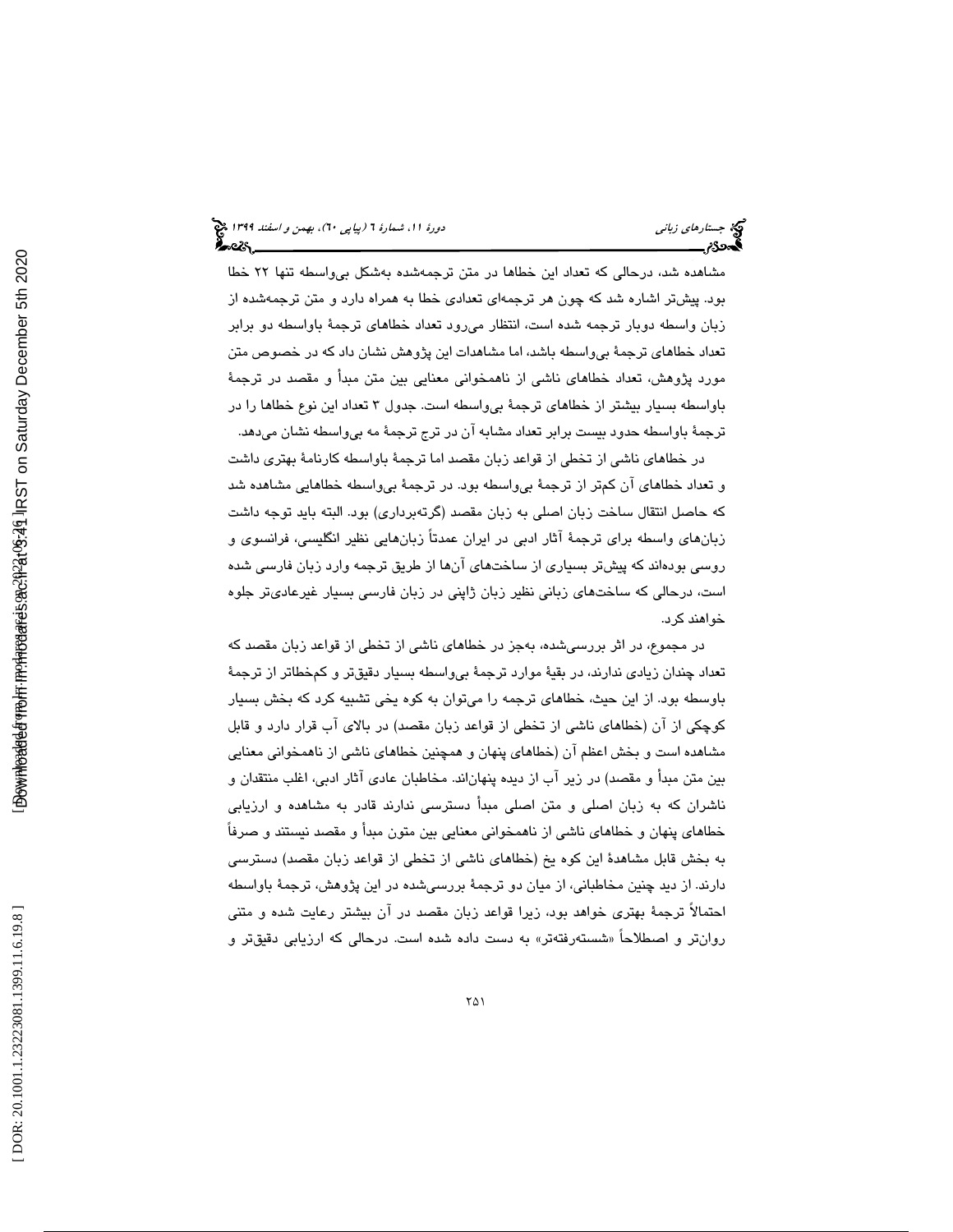معكام

عميقتر اثر با استفاده از انگارة هاوس نشان داد كه ترجمة باواسطه خطا و انحراف بسيار بيشتري از ترجمة بيواسطه دارد و مواردي كه در آنها اين خطاها موجب لطمه خوردن اثر شدهاند نيز اندك نيستند.

پژوهشهاي پيشين انجامشده هر يك از منظري به ترجمه از زبان واسطه پرداخته بودند، اما اثري كه بهطور جامع به مقايسة يك ترجمة با واسطه با يك ترجمة بيواسطه از همان اثر در چارچوب انگارههاي ارزيابي ترجمه پرداخته باشد، وجود نداشت. مطالعة حاضر كه تفاوتهاي اين دو ترجمه را روشن ميسازد ميتواند بهمنزلة پژوهشي كاربردي مخاطبان ادبيات داستاني و ناشران را در ارزشيابي و انتخاب ترجمه و مترجم ياري دهد و همچنين در دورههاي آموزش ترجمه نيز براي روشن ساختن ويژگيهاي ترجمه از زبان واسطه بهكار آيد.

شايد تمامي يافتههاي مطالعة موردي حاضر قابل تعميم به تمام ترجمههاي انجامشده از زبان واسطه نباشد. مثلاً بهنظر ميرسد ميزان حذفهاي صورتگرفته در ترجمة باواسطه مورد مطالعه بيشتر از ترجمههاي باواسطة معمول است. با اين حال، اين پژوهش ميتواند به روشنتر شدن تفاوتهاي بين ترجمههاي ادبي باواسطه و بيواسطه از منظر فرهنگي و زبانشناختي ياري كند. بيشك براي تحليل دقيقتر ويژگيهاي ترجمه انجامشده از زبان واسطه به پژوهشهاي موردي و مطالعات بيشتري نياز است.

## ۶.يينوشتها

- 1. translation equivalence
- 2. functional
- 3. Michael Halliday
- 4. field<br>5. tenor
- tenor
- 6. mode
- 7. indirect translation
- 8. mediated translation 9. relay(ed) translation
- 10. chain translation
- 11. double translation
- 12. secondary translation
- 13. second-hand translation
- 14. retranslation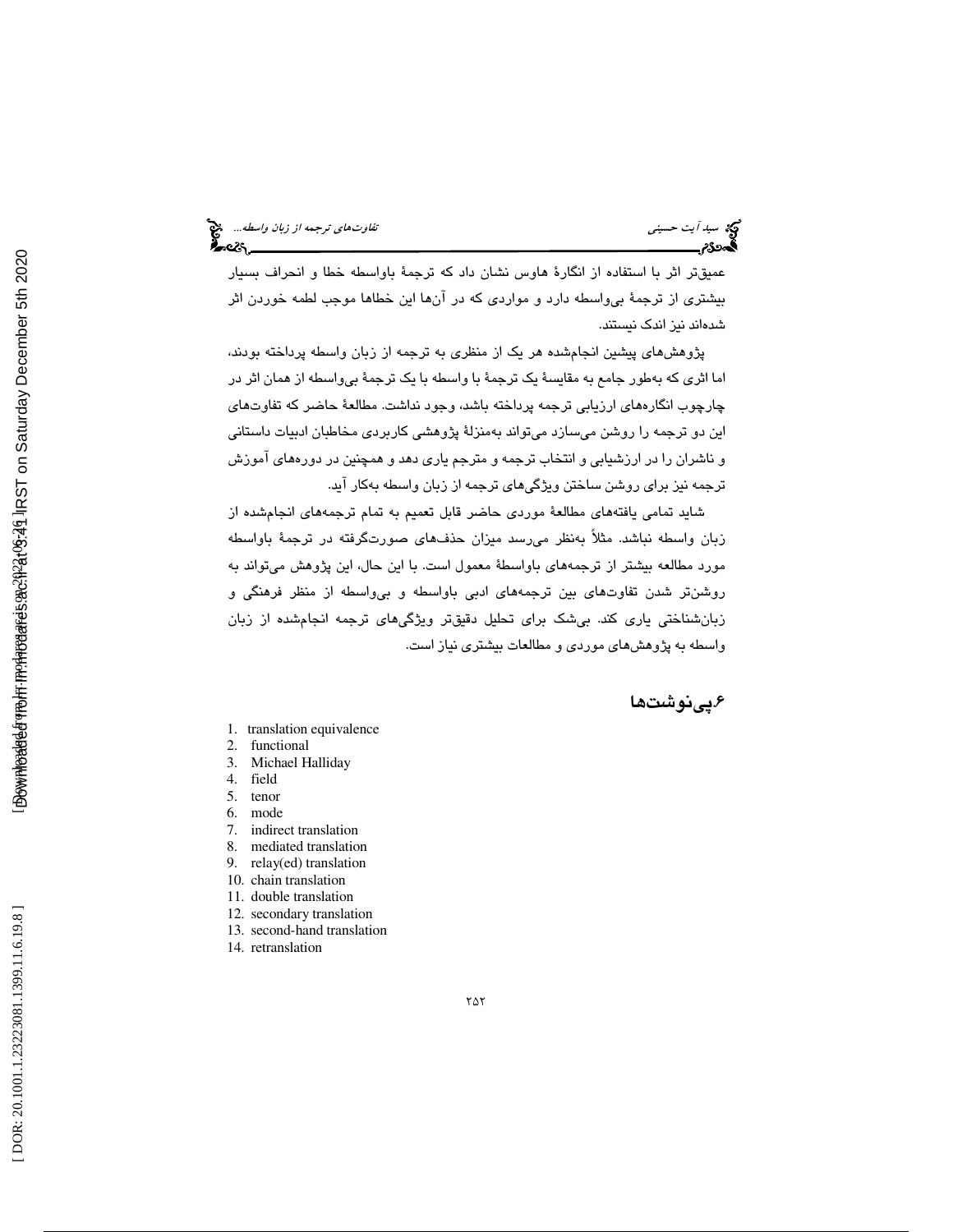6)، بهمن و اسفند 1399 (پياپي 0 جستارهاي زباني دورة ،11 شمارة 6 ಹಿಂಜ

- 15. minor
- 16. peripheral
- 17. dominated
- 18. less-translated
- 19. weak diffusion
- 20. eclectic translation
- 21. support translation
- 22. Hitotsubashi University
- 23. attitudinal expressions
- 24. ungrammaticality
- 25. dubious acceptability
- 26. Kappa

## ۷. منابع

- ايبوسه، م. ( ١٩٦٦). *باران سياه*. ترجمهٔ ق. ذاكر*ى* (١٣٩٢). تهران: چرخ.
- ایبوسه، م. (١٩٦٦)*. باران سیاه*. ترجمهٔ ک. کشاورز (١٣٥٦). تهران: آگاه.
- خانجان، ع. (١٣٩٤). دستاوردهاي مطالعات ترجمه (٣): الگوي ارزيابي كيفيت ترجمهٔ جولیان هاوس از گذشته تا به امروز. *مترجم، ۵۷*ه، ۰۸۱–۰۰٤.
- سيدجلالي، ب،، مدرس خياباني، ش. و كريمي بهبهاني، م. (١٣٩٦). تحليل كيفيت ترجمهٔ ادبي با رویکرد نقشگرای ارزیابی ترجمه: مطالعهٔ موردی ترجمههای فارسی رمان فرنی و زویی<br>اثر جی. دی. سلبنجر. ج*ستارهای زبانی، ۸ (*٤٢)، ۱۰۹–۱۸۲.

## **References:**

- Assis Rosa, A., Pi ęta, H., & Bueno Maia, R. (Eds.) (2017). *Indirect translation: theoretical, methodological and terminological issues*. New York: Routledge.
- Dollerup, C. (2000). "Relay" and "Support" Translations. In A. Chesterman (Eds.), *Translation in Context* (17–26). Amsterdam/Philadelphia: John Benjamins.
- Gharakhani, F. (2018). *Translation Strategies and the Effects of Indirect Translation in Japanese-Persian Translations*. PhD Dissertation. Hitotsubashi University, Japan. [In Japanese].
- House, J. (1997). *Translation quality assessment: A Model revisited*. Tübingen: Gunter Narr.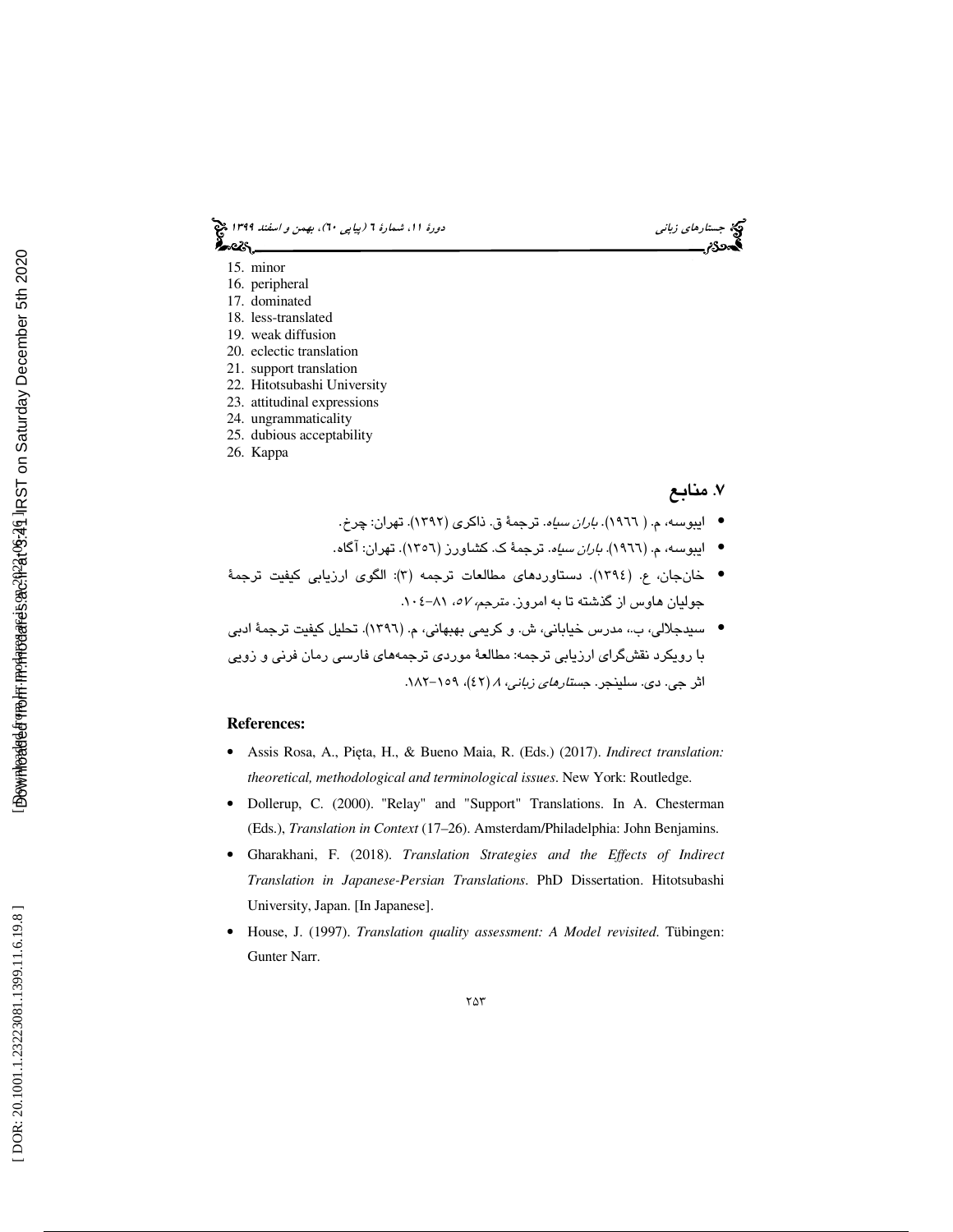#### سي*د آيت حسيني تفاوت تفاوت تشهير توج*مه *از زبان واسطه...*<br>تفا*وتهاي ترجمه از زبان واسطه*... વ્ટડ



- ------------- (1998). Quality of Translation. In M. Baker (Ed.), *Routledge Encyclopedia of Translation Studies* (197-200). London: Routledge.
- ------------- (2001). Translation quality assessment: Linguistic description versus social evaluation. *Meta: translators' Journal. 46*(2), 243-257.
- ------------- (2009). *Translation*. London: Oxford University Press.
- ------------- (2015). *Translation quality assessment (Past and Present)*.New York: Routledge.
- Ibuse, M. (1966). *Black Rain*. Tokyo: Shinchosha. [In Japanese].
- ------------- (1978). *Black Rain*. Translated from Russian by Karim Keshavarz. Tehran: Agah. [In Persian].
- ------------- (2013). *Black Rain*. Translated from Japanese by Qodratollah Zakeri. Tehran: Charkh. [In Persian].
- Khanjan, A. (2015). Julian House's translation assessment model, from past to present. *Motarjem*. *57*, 81-104. [In Persian].
- Landers, C. (2001). Indirect Translation. In *Literary Translation: A Practical Guide* (130-131). Clevedon: Multilingual Matters.
- Pi ęta, H. (2012). Patterns in (in)directness: An exploratory case study in the external history of Portuguese translations of Polish literature (1855–2010). *Target: International Journal of Translation Studie s*. 24(2), 310-337.
- ------------- (2014). What do (we think) We Know about Indirectness in Literary Translation? A Tentative Review of the State-of-the-art and Possible Research Avenues. In I. G. Sala; D. S. Roig & B. Zaboklick (Eds.). *Traducció Indirecta en la Literatura Catalana* (15-34). Lleida: Punctum.
- ------------- (2017). Theoretical, methodological and terminological issues in researching indirect translation: A critical annotated bibliography. *Translation Studies.* 10(2), 198-216.
- Radó, G. (1975). Indirect translation. *Babel*. *21*(2), 51-59.
- Ringmar, M. (2006). Round about Routes: Some Remarks on Indirect